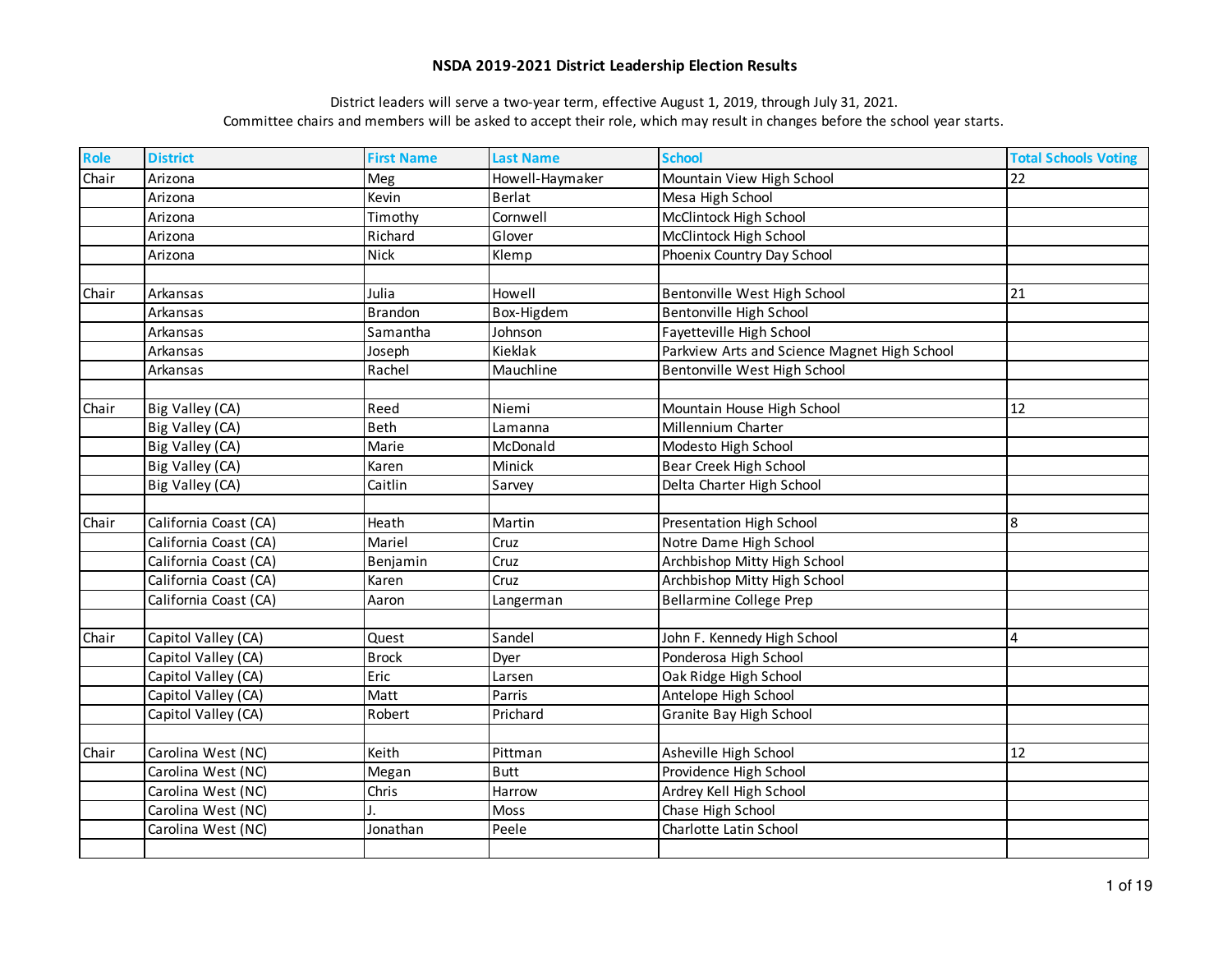| Role  | <b>District</b>      | <b>First Name</b> | <b>Last Name</b> | <b>School</b>                           | <b>Total Schools Voting</b> |
|-------|----------------------|-------------------|------------------|-----------------------------------------|-----------------------------|
| Chair | Carver-Truman (MO)   | David             | Watkins          | Neosho High School                      | 11                          |
|       | Carver-Truman (MO)   | Stacey            | Billingsley      | Diamond High School                     |                             |
|       | Carver-Truman (MO)   | Gary              | Cook             | Monett High School                      |                             |
|       | Carver-Truman (MO)   | Ashley            | Rouse            | Webb City High School                   |                             |
|       | Carver-Truman (MO)   | Bryan             | Whyte            | Carthage High School                    |                             |
|       |                      |                   |                  |                                         |                             |
| Chair | Central Minnesota    | Zachary           | Prax             | Eastview High School                    | 8                           |
|       | Central Minnesota    | Todd              | Hering           | Eastview High School                    |                             |
|       | Central Minnesota    | Mark              | Quinlan          | Centennial High School                  |                             |
|       | Central Minnesota    | <b>Travis</b>     | Rother           | Chanhassen High School                  |                             |
|       | Central Minnesota    | Pam               | Wycoff           | Apple Valley High School                |                             |
|       |                      |                   |                  |                                         |                             |
| Chair | <b>Central Texas</b> | Colin             | Malinak          | Saint Mary's Hall High School           | 16                          |
|       | <b>Central Texas</b> | Kate              | Jones-Rickman    | Sandra Day O'Connor High School         |                             |
|       | Central Texas        | Gina              | Lozano           | Jack C Hays High School                 |                             |
|       | <b>Central Texas</b> | Amy               | Pozza            | <b>BASIS San Antonio Shavano</b>        |                             |
|       | Central Texas        | Preston           | Stolte           | Winston Churchill High School           |                             |
|       |                      |                   |                  |                                         |                             |
| Chair | Chesapeake (MD)      | Charles           | Donovan          | Loyola Blakefield High School           |                             |
|       | Chesapeake (MD)      | Thomas            | Durkin           | John Carroll School                     |                             |
|       | Chesapeake (MD)      | Teresa            | Needer           | Towson High School                      |                             |
|       | Chesapeake (MD)      | Steven            | Sprouse          | Carver Vocational Technical High School |                             |
|       | Chesapeake (MD)      | Peter             | Susko            | Calvert Hall College High School        |                             |
|       |                      |                   |                  |                                         |                             |
| Chair | Colorado             | Martha            | Benham           | Cherry Creek High School                | 11                          |
|       | Colorado             | Kevin             | <b>Brich</b>     | Chatfield Senior High School            |                             |
|       | Colorado             | Sally             | Graham           | Castle View High School                 |                             |
|       | Colorado             | Ashley            | McCulloch        | Eaglecrest High School                  |                             |
|       | Colorado             | <b>Brent</b>      | Oberg            | Highlands Ranch High School             |                             |
|       |                      |                   |                  |                                         |                             |
| Chair | Colorado Grande      | Renee             | Motter           | Air Academy High School                 | 21                          |
|       | Colorado Grande      | Joseph            | Andenucio        | Pueblo County High School               |                             |
|       | Colorado Grande      | Jeremy            | Beckman          | Discovery Canyon Campus School          |                             |
|       | Colorado Grande      | William           | Brown            | <b>Woodland Park High School</b>        |                             |
|       | Colorado Grande      | Stephanie         | Owen             | Widefield High School                   |                             |
|       |                      |                   |                  |                                         |                             |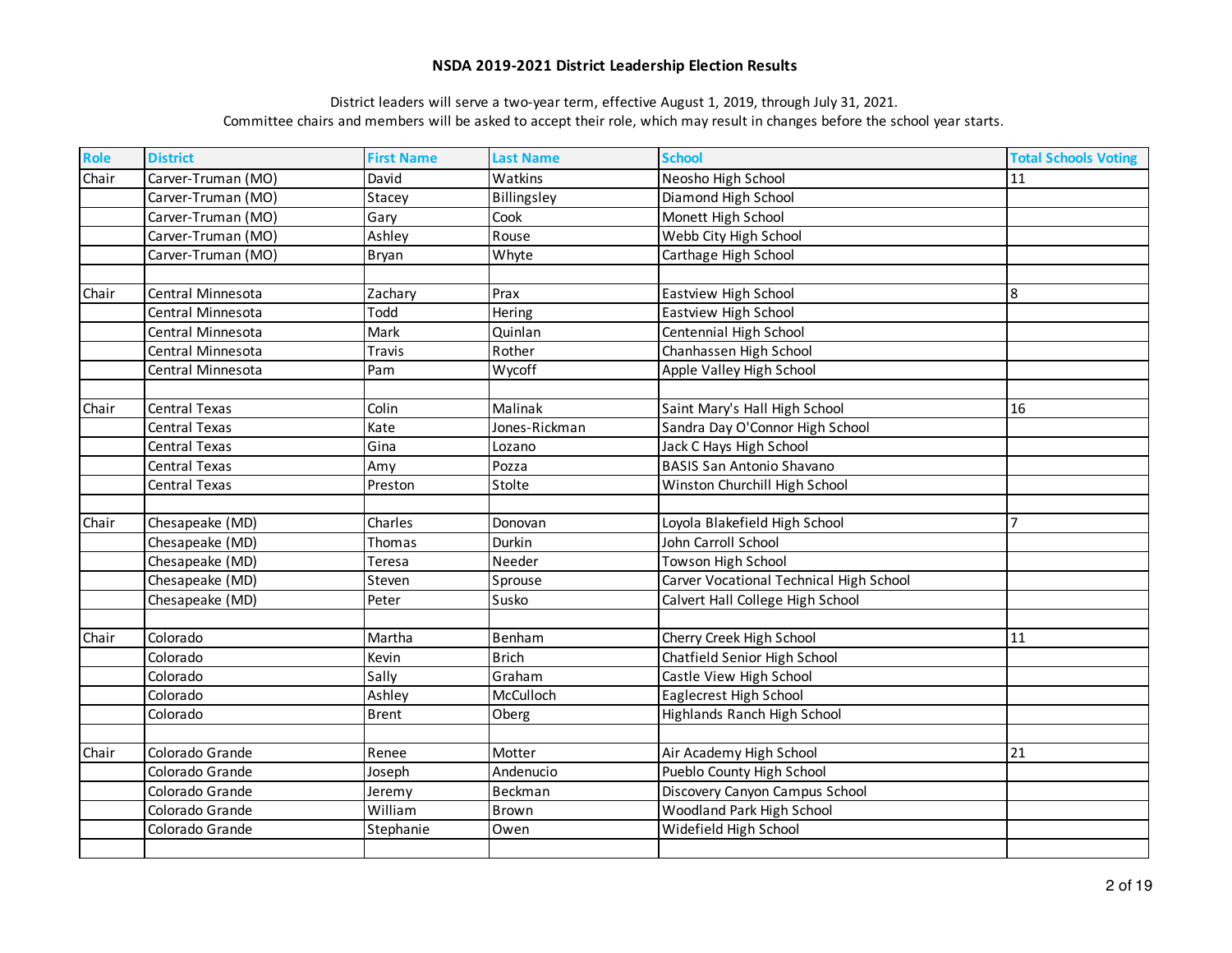| <b>Role</b> | <b>District</b>       | <b>First Name</b> | <b>Last Name</b> | <b>School</b>                     | <b>Total Schools Voting</b> |
|-------------|-----------------------|-------------------|------------------|-----------------------------------|-----------------------------|
| Chair       | Deep South (AL)       | Nate              | Conoly           | Vestavia Hills High School        | 8                           |
|             | Deep South (AL)       | Katy              | Olienyk          | Prattville High School            |                             |
|             | Deep South (AL)       | James             | Rye              | The Montgomery Academy            |                             |
|             | Deep South (AL)       | Elizabeth         | Wood Weas        | Mountain Brook High School        |                             |
|             | Deep South (AL)       | Donna             | Yeager           | Auburn High School                |                             |
|             |                       |                   |                  |                                   |                             |
| Chair       | East Iowa             | Maggie            | Rietz            | West High School                  | 10                          |
|             | East Iowa             | John              | Cooper           | West High School                  |                             |
|             | East lowa             | Donal             | May              | Clarke Community High School      |                             |
|             | East lowa             | Joe               | Rankin           | <b>Bettendorf High School</b>     |                             |
|             | East lowa             | Cyndy             | Woodhouse        | John F. Kennedy High School       |                             |
|             |                       |                   |                  |                                   |                             |
| Chair       | East Kansas           | Eric              | Skoglund         | Olathe Northwest High School      | 16                          |
|             | East Kansas           | Jamelle           | <b>Brown</b>     | Sumner Academy                    |                             |
|             | East Kansas           | Meagan            | Deutch           | Shawnee Mission North High School |                             |
|             | East Kansas           | Melissa           | Reynolds         | <b>Bishop Miege High School</b>   |                             |
|             | East Kansas           | Trey              | Witt             | Shawnee Mission East High School  |                             |
|             |                       |                   |                  |                                   |                             |
| Chair       | East Los Angeles (CA) | Joseph            | Ugalde           | San Marino High School            | 6                           |
|             | East Los Angeles (CA) | Terry             | Colvin           | Arroyo High School                |                             |
|             | East Los Angeles (CA) | Nicole            | Dalton           | Flintridge Preparatory School     |                             |
|             | East Los Angeles (CA) | Matthew           | Slimp            | San Marino High School            |                             |
|             | East Los Angeles (CA) | Kevin             | Tong             | Alhambra High School              |                             |
|             |                       |                   |                  |                                   |                             |
| Chair       | East Oklahoma         | Linda             | Shipley          | Bishop Kelley High School         | 11                          |
|             | East Oklahoma         | Jody              | <b>Batie</b>     | Haskell High School               |                             |
|             | East Oklahoma         | David             | Galoob           | Cascia Hall Preparatory           |                             |
|             | East Oklahoma         | Christian         | Jones            | Union High School                 |                             |
|             | East Oklahoma         | Kelly             | McCracken        | Tulsa Washington High School      |                             |
|             |                       |                   |                  |                                   |                             |
| Chair       | East Texas            | Debbie            | Waddell          | Concordia Lutheran High School    | 20                          |
|             | East Texas            | Courtney          | Coffman          | Northland Christian School        |                             |
|             | East Texas            | Ryan              | Hennessey        | Klein High School                 |                             |
|             | East Texas            | Gay               | Hollis           | James E. Taylor High School       |                             |
|             | East Texas            | Regina            | Jennings         | Jersey Village High School        |                             |
|             |                       |                   |                  |                                   |                             |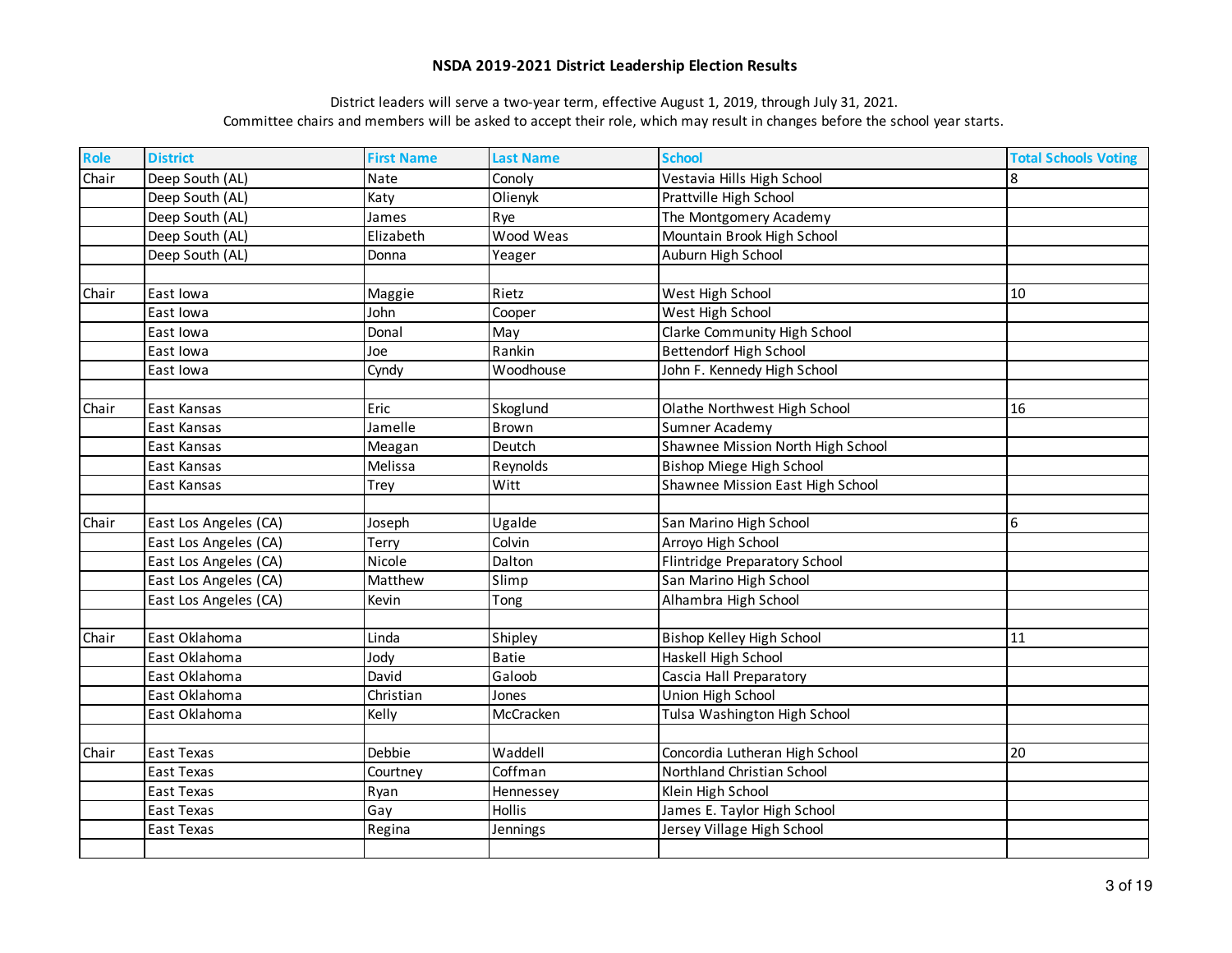| <b>Role</b> | <b>District</b>    | <b>First Name</b> | <b>Last Name</b> | <b>School</b>                         | <b>Total Schools Voting</b> |
|-------------|--------------------|-------------------|------------------|---------------------------------------|-----------------------------|
| Chair       | Eastern Missouri   | Justin            | Seiwell          | Clayton High School                   | 23                          |
|             | Eastern Missouri   | Molly             | <b>Beck</b>      | Ladue Horton Watkins High School      |                             |
|             | Eastern Missouri   | Jocelyn           | <b>Nebel</b>     | Marquette High School                 |                             |
|             | Eastern Missouri   | Jennifer          | Raymond          | Pattonville High School               |                             |
|             | Eastern Missouri   | Sandra            | Welty            | Columbia-Hickman High School          |                             |
|             |                    |                   |                  |                                       |                             |
| Chair       | Eastern Ohio       | Holly             | Custer           | Wooster High School                   | 22                          |
|             | Eastern Ohio       | Nick              | <b>Bollas</b>    | GlenOak High School                   |                             |
|             | Eastern Ohio       | Penny             | Harris           | Central Catholic High School          |                             |
|             | Eastern Ohio       | Kevin             | McDougal         | Perry High School                     |                             |
|             | Eastern Ohio       | Tricia            | Pletcher         | Norton High School                    |                             |
|             |                    |                   |                  |                                       |                             |
| Chair       | Florida Manatee    | Dario             | Camara           | Western High School                   | 20                          |
|             | Florida Manatee    | Alyssa            | Fiebrantz        | Cypress Bay High School               |                             |
|             | Florida Manatee    | Ryan              | Hubbard          | American Heritage School - Plantation |                             |
|             | Florida Manatee    | Stephen           | Jones            | Northeast High School                 |                             |
|             | Florida Manatee    | Renea             | Moss             | Miramar High School                   |                             |
|             |                    |                   |                  |                                       |                             |
| Chair       | Florida Oceanfront | Paul              | Gaba             | Wellington High School                | 11                          |
|             | Florida Oceanfront | Angela            | Anyzeski         | Dreyfoos School of the Arts           |                             |
|             | Florida Oceanfront | Daryl             | Hall             | Palm Beach Central High School        |                             |
|             | Florida Oceanfront | Richard           | LoSardo          | Martin County High School             |                             |
|             | Florida Oceanfront | Traci             | Lowe             | Suncoast Comm High School             |                             |
|             |                    |                   |                  |                                       |                             |
| Chair       | Florida Panther    | Nathan            | Johnston         | <b>Trinity Preparatory School</b>     | 11                          |
|             | Florida Panther    | Cathy             | <b>Brown</b>     | Apopka Sr. High School                |                             |
|             | Florida Panther    | George            | Clemens          | Lake Highland Preparatory School      |                             |
|             | Florida Panther    | Robert            | Dolan            | Lake Mary Preparatory School          |                             |
|             | Florida Panther    | Marna             | Weston           | Oak Hall School                       |                             |
|             |                    |                   |                  |                                       |                             |
| Chair       | Florida Sunshine   | Terri             | St. John         | Sarasota High School                  | 4                           |
|             | Florida Sunshine   | Jennifer          | Bell             | Paul R. Wharton High School           |                             |
|             | Florida Sunshine   | Pauline           | <b>Buis</b>      | Niceville High School                 |                             |
|             | Florida Sunshine   | Danielle          | Lucas            | C. Leon King High School              |                             |
|             | Florida Sunshine   | Jaime             | Meyer            | Academy Of The Holy Names             |                             |
|             |                    |                   |                  |                                       |                             |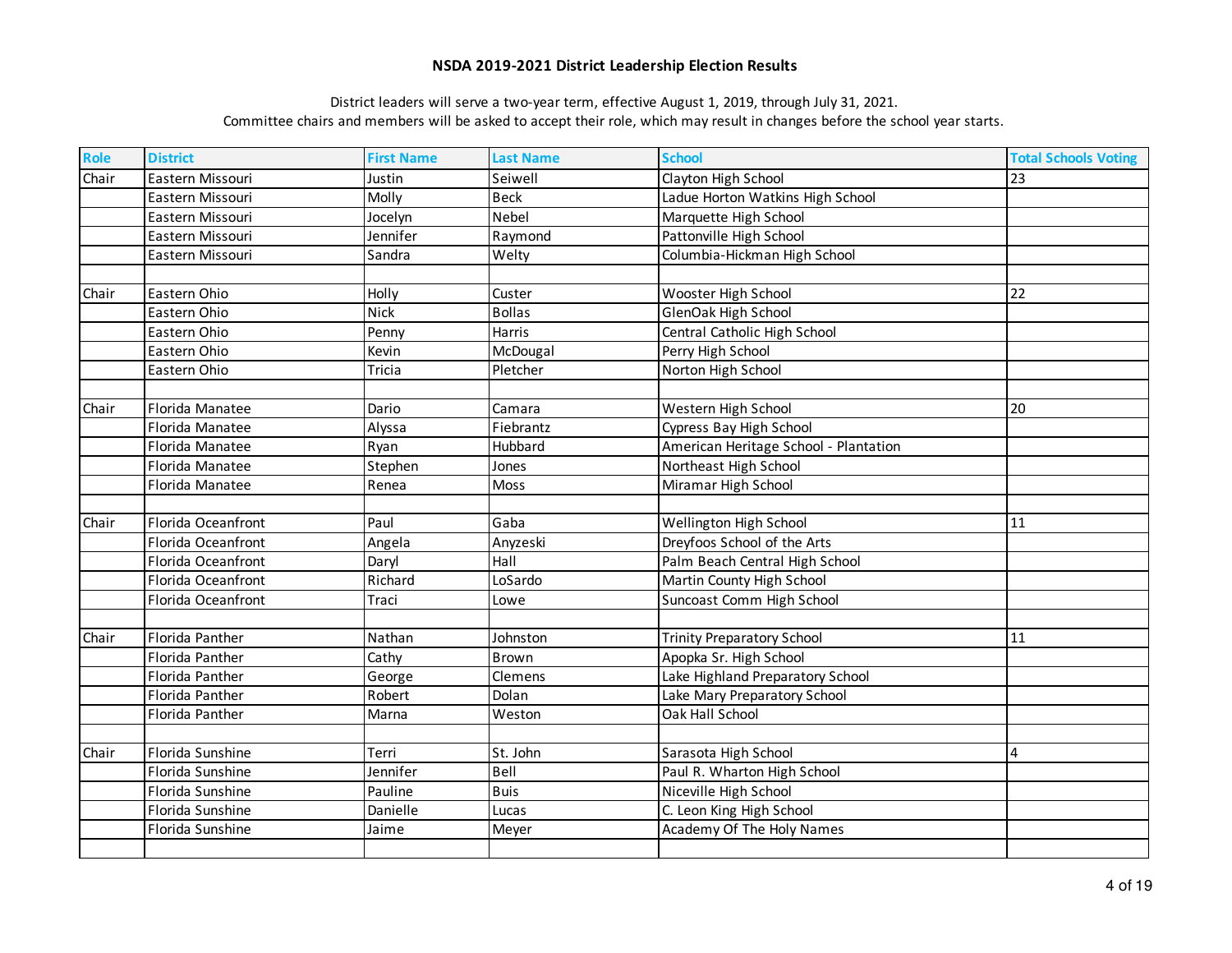| Role  | <b>District</b>           | <b>First Name</b> | <b>Last Name</b> | <b>School</b>                       | <b>Total Schools Voting</b> |
|-------|---------------------------|-------------------|------------------|-------------------------------------|-----------------------------|
| Chair | Georgia Northern Mountain | Steven            | Wang             | North Hall High School              | 13                          |
|       | Georgia Northern Mountain | David             | Gay              | Dunwoody High School                |                             |
|       | Georgia Northern Mountain | Mario             | Herrera          | Henry W. Grady High School          |                             |
|       | Georgia Northern Mountain | Charity           | Wang             | R. W. Johnson High School           |                             |
|       | Georgia Northern Mountain | Jamie             | Wills            | Cherokee High School                |                             |
|       |                           |                   |                  |                                     |                             |
| Chair | Georgia Southern Peach    | Richard           | Bracknell        | Lee County High School              | 14                          |
|       | Georgia Southern Peach    | Amanda            | <b>Bone</b>      | Warner Robins High School           |                             |
|       | Georgia Southern Peach    | James             | <b>Brock</b>     | Houston County High School          |                             |
|       | Georgia Southern Peach    | Pamela            | Childress        | Valdosta High School                |                             |
|       | Georgia Southern Peach    | Lyndsey           | Hinckley         | Columbus High School                |                             |
|       |                           |                   |                  |                                     |                             |
| Chair | Golden Desert (NV)        | Julie             | Roos             | Canyon Springs High School          | 17                          |
|       | Golden Desert (NV)        | Anthony           | Banto            | Rancho High School                  |                             |
|       | Golden Desert (NV)        | Shiela            | Berselli         | Palo Verde High School              |                             |
|       | Golden Desert (NV)        | Michael           | Lamb             | Green Valley High School            |                             |
|       | Golden Desert (NV)        | Amanda            | Sloan            | Coral Academy Of Science Las Vegas  |                             |
|       |                           |                   |                  |                                     |                             |
| Chair | Great Salt Lake (UT)      | Jonathan          | Lundgreen        | Tooele High School                  | 14                          |
|       | Great Salt Lake (UT)      | Jacqueline        | Croswhite        | Intermountain Christian School      |                             |
|       | Great Salt Lake (UT)      | Kyle              | Daniels          | Cyprus High School                  |                             |
|       | Great Salt Lake (UT)      | Timothy           | Henry            | Skyline High School                 |                             |
|       | Great Salt Lake (UT)      | Michael           | Shackelford      | Rowland Hall-St. Mark               |                             |
|       |                           |                   |                  |                                     |                             |
| Chair | <b>Greater Illinois</b>   | Adam              | Jenkins          | Belleville West High School         | 4                           |
|       | <b>Greater Illinois</b>   | Mark              | Adams            | University High School              |                             |
|       | <b>Greater Illinois</b>   | Ellie             | Marvin           | Normal Community West High School   |                             |
|       | <b>Greater Illinois</b>   | John              | Rickert          | Waterloo High School                |                             |
|       | <b>Greater Illinois</b>   | <b>Brandon</b>    | Thornton         | <b>Bloomington High School</b>      |                             |
|       |                           |                   |                  |                                     |                             |
| Chair | Gulf Coast (TX)           | Katrese           | Skinner          | El Campo High School                | 10                          |
|       | Gulf Coast (TX)           | David             | Gardiner         | W. B. Ray High School               |                             |
|       | Gulf Coast (TX)           | Tasha             | Kneis            | Tuloso Midway High School           |                             |
|       | Gulf Coast (TX)           | Noah              | Recker           | La Vernia High School               |                             |
|       | Gulf Coast (TX)           | W.                | Schuetz          | <b>Gregory Portland High School</b> |                             |
|       |                           |                   |                  |                                     |                             |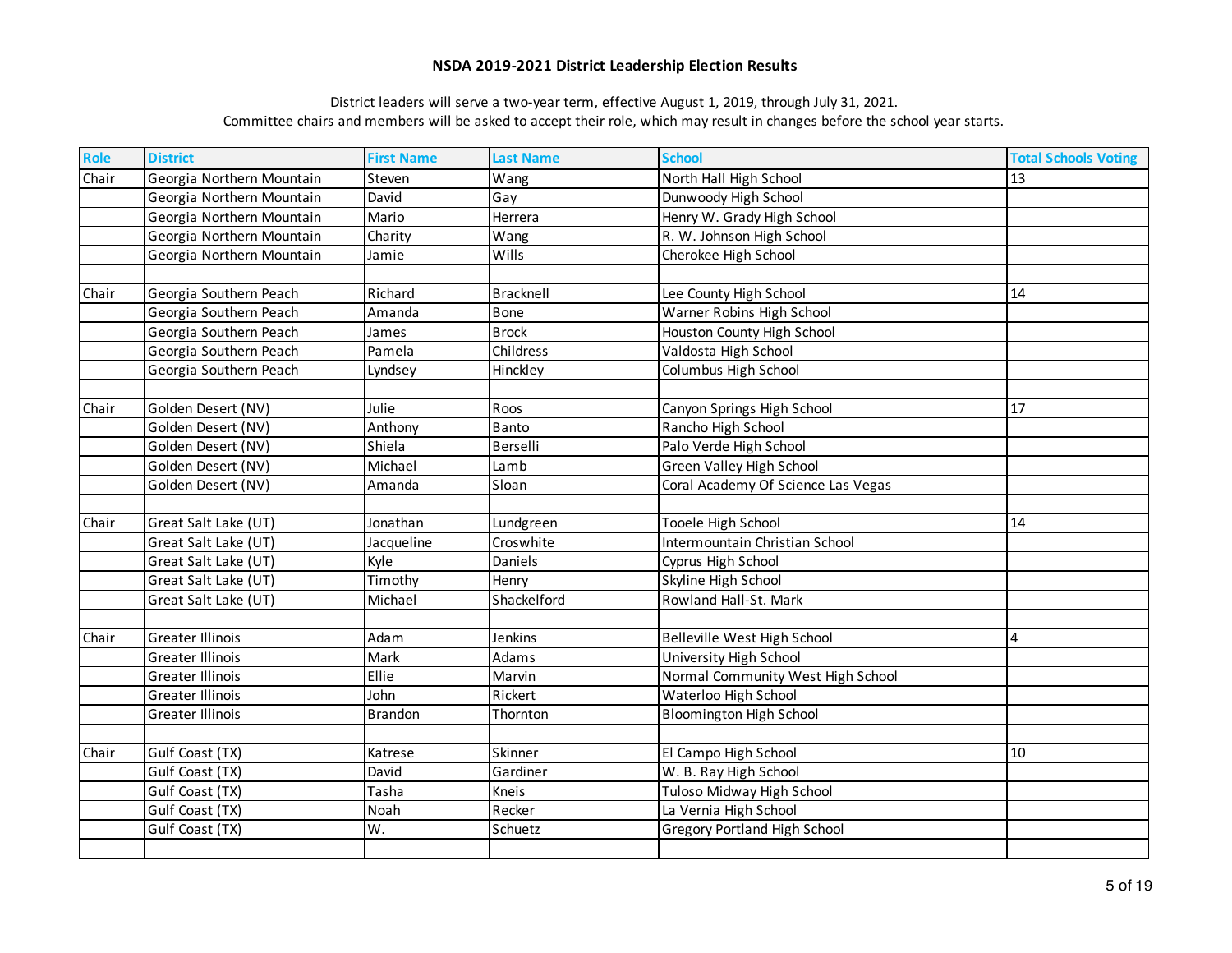| Role  | <b>District</b>         | <b>First Name</b> | <b>Last Name</b> | <b>School</b>                            | <b>Total Schools Voting</b> |
|-------|-------------------------|-------------------|------------------|------------------------------------------|-----------------------------|
| Chair | Hawaii                  | Karen             | Miyakado         | Punahou School                           | 6                           |
|       | Hawaii                  | Helen             | Chang            | President William McKinley High School   |                             |
|       | Hawaii                  | Carol             | Halbur           | Punahou School                           |                             |
|       | Hawaii                  | Michael           | Lau              | Kahuku High & Intermediate School        |                             |
|       | Hawaii                  | Bill              | Teter            | University Laboratory School             |                             |
|       |                         |                   |                  |                                          |                             |
| Chair | Heart Of America (MO)   | Tim               | Baldwin          | Liberty Sr. High School                  | 18                          |
|       | Heart Of America (MO)   | Jennifer          | Holden           | Park Hill South High School              |                             |
|       | Heart Of America (MO)   | Shelia            | Holt             | Independence Chrisman High School        |                             |
|       | Heart Of America (MO)   | Sean              | Nicewaner        | Liberty North High School                |                             |
|       | Heart Of America (MO)   | Tyler             | Unsell           | Park Hill High School                    |                             |
|       |                         |                   |                  |                                          |                             |
| Chair | <b>Heart Of Texas</b>   | Frank             | Rivera           | Chaparral Star Academy                   | 12                          |
|       | <b>Heart Of Texas</b>   | Marco             | Bazan            | James Bowie High School                  |                             |
|       | <b>Heart Of Texas</b>   | Kirsten           | Nash             | Hendrickson High School                  |                             |
|       | <b>Heart Of Texas</b>   | Cara              | Nichols          | Round Rock High School                   |                             |
|       | Heart Of Texas          | Yao               | Yao Chen         | Lyndon Baines Johnson High School        |                             |
|       |                         |                   |                  |                                          |                             |
| Chair | Hole In The Wall (WY)   | <b>Marcus</b>     | Viney            | Cheyenne East High School                | 10                          |
|       | Hole In The Wall (WY)   | Rachel            | Christoph        | Cheyenne South High School               |                             |
|       | Hole In The Wall (WY)   | Andrew            | Dennis           | Cheyenne Central High School             |                             |
|       | Hole In The Wall (WY)   | Walter            | Farwell          | <b>Buffalo High School</b>               |                             |
|       | Hole In The Wall (WY)   | Eric              | Johnson          | Sturgis Brown High School                |                             |
|       |                         |                   |                  |                                          |                             |
| Chair | Hoosier Crossroads (IN) | Jeanne            | Malone           | Cathedral High School                    | 11                          |
|       | Hoosier Crossroads (IN) | Wallace           | Austin           | Floyd Central High School                |                             |
|       | Hoosier Crossroads (IN) | Susan             | Delay            | New Castle High School                   |                             |
|       | Hoosier Crossroads (IN) | J.D.              | Ferries-Rowe     | <b>Brebeuf Jesuit Preparatory School</b> |                             |
|       | Hoosier Crossroads (IN) | <b>Bob</b>        | Hinshaw          | Hamilton Southeastern High School        |                             |
|       |                         |                   |                  |                                          |                             |
| Chair | Hoosier Heartland (IN)  | Sara              | Berghoff         | Southport High School                    | 13                          |
|       | Hoosier Heartland (IN)  | Anna              | Carmon           | Columbus East High School                |                             |
|       | Hoosier Heartland (IN)  | Fred              | Douse            | Ben Davis High School                    |                             |
|       | Hoosier Heartland (IN)  | Evan              | Elliott          | Noblesville High School                  |                             |
|       | Hoosier Heartland (IN)  | Aaron             | Smith            | West Lafayette High School               |                             |
|       |                         |                   |                  |                                          |                             |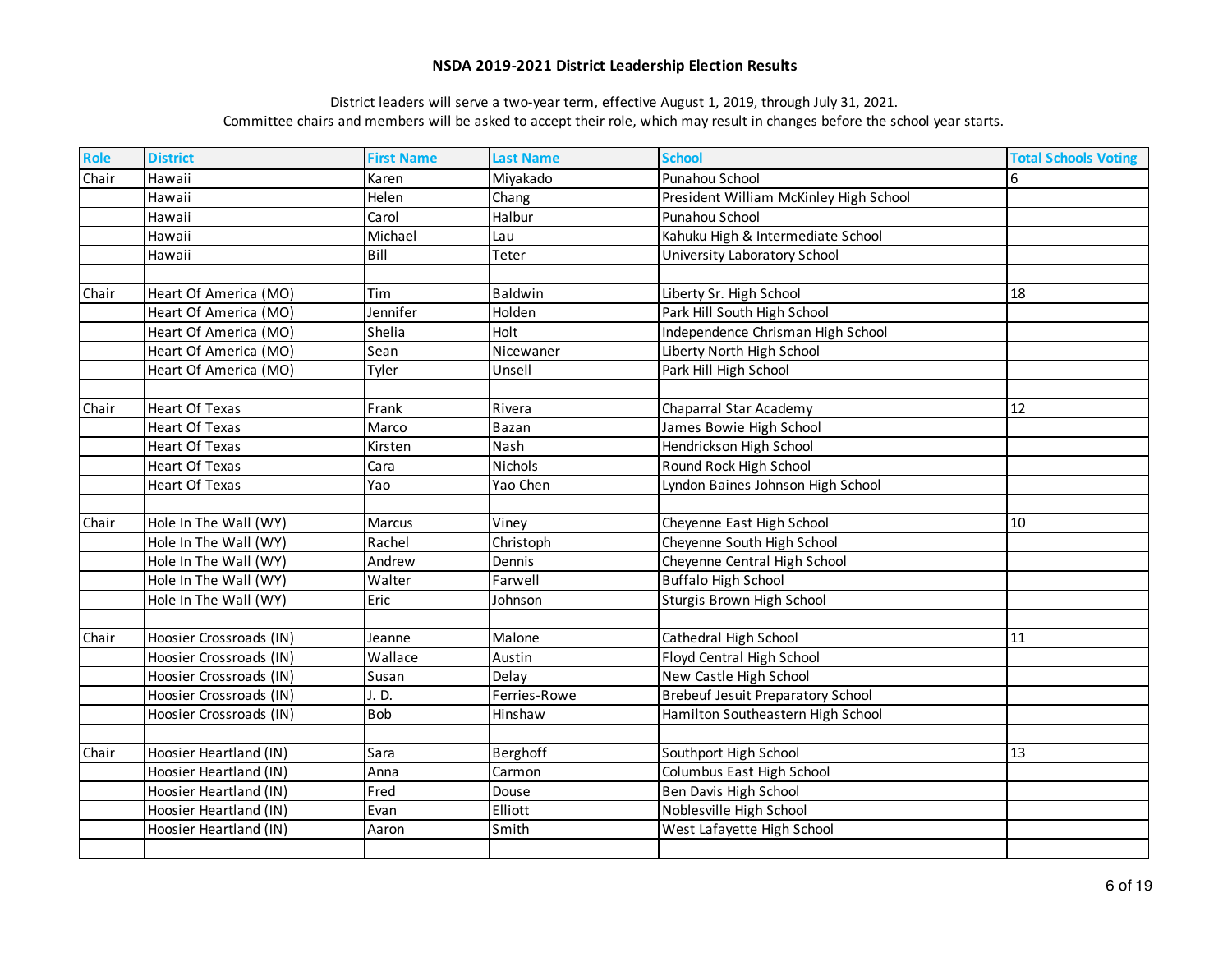| Role  | <b>District</b>             | <b>First Name</b> | <b>Last Name</b> | <b>School</b>                                   | <b>Total Schools Voting</b> |
|-------|-----------------------------|-------------------|------------------|-------------------------------------------------|-----------------------------|
| Chair | Hudson Valley (NY)          | Thomas            | <b>Beck</b>      | Pelham Memorial High School                     | 6                           |
|       | Hudson Valley (NY)          | Luis              | Cardenas         | Democracy Prep Bronx Preparatory Charter School |                             |
|       | Hudson Valley (NY)          | Neil              | Schleifer        | Pelham Memorial High School                     |                             |
|       | Hudson Valley (NY)          | Charles           | Sloat            | Iona Preparatory                                |                             |
|       | Hudson Valley (NY)          | Joseph            | Vaughan          | Scarsdale High School                           |                             |
|       |                             |                   |                  |                                                 |                             |
| Chair | Idaho Gem of the Mountain   | Donnie            | Drobny           | Borah High School                               | 16                          |
|       | Idaho Gem of the Mountain   | Kristen           | Drew             | Ridgevue High School                            |                             |
|       | Idaho Gem of the Mountain   | Kyra              | Mauney           | Renaissance High School                         |                             |
|       | Idaho Gem of the Mountain   | Kara              | Smith            | Capital High School                             |                             |
|       | Idaho Gem of the Mountain   | Jeffrey           | Stoppenhagen     | Columbia High School                            |                             |
|       |                             |                   |                  |                                                 |                             |
| Chair | Idaho Mountain River        | Clifton           | Davis            | Hillcrest High School                           | 17                          |
|       | Idaho Mountain River        | Dana              | Facer            | American Falls High School                      |                             |
|       | <b>Idaho Mountain River</b> | Charlotte         | Reid             | Snake River High School                         |                             |
|       | Idaho Mountain River        | Wendy             | Shelman          | Thunder Ridge HS                                |                             |
|       | <b>Idaho Mountain River</b> | <b>Brock</b>      | Sondrup          | Rigby High School                               |                             |
|       |                             |                   |                  |                                                 |                             |
| Chair | Illini (IL)                 | Bill              | Fleming          | Downers Grove South High School                 | 11                          |
|       | Illini (IL)                 | Stan              | Austin           | Wheaton North High School                       |                             |
|       | Illini (IL)                 | Jan               | Heiteen          | Downers Grove South High School                 |                             |
|       | Illini (IL)                 | Justin            | Matkovich        | Downers Grove South High School                 |                             |
|       | Illini (IL)                 | Paul              | Woods            | Hinsdale Central High School                    |                             |
|       |                             |                   |                  |                                                 |                             |
| Chair | Inland Empire (WA)          | Sara              | Hyde             | Chiawana High School                            | 6                           |
|       | Inland Empire (WA)          | Dave              | Carlson          | Wenatchee High School                           |                             |
|       | Inland Empire (WA)          | Katie             | Haynes           | Toppenish High School                           |                             |
|       | Inland Empire (WA)          | Donald            | Hendrixson       | Moses Lake High School                          |                             |
|       | Inland Empire (WA)          | Vicky             | Hyde             | Chiawana High School                            |                             |
|       |                             |                   |                  |                                                 |                             |
| Chair | Iroquois (NY)               | Kerry             | <b>Bocko</b>     | Sayre Area High School                          | 5                           |
|       | Iroquois (NY)               | Julie             | Larnard-Newbury  | Towanda Jr.-Sr. High School                     |                             |
|       | Iroquois (NY)               | Kathy             | Ruppert          | McQuaid Jesuit High School                      |                             |
|       | Iroquois (NY)               | Monica            | Whitt            | Hancock Central School                          |                             |
|       | Iroquois (NY)               | <b>Thomas</b>     | Yonkin           | Sayre Area High School                          |                             |
|       |                             |                   |                  |                                                 |                             |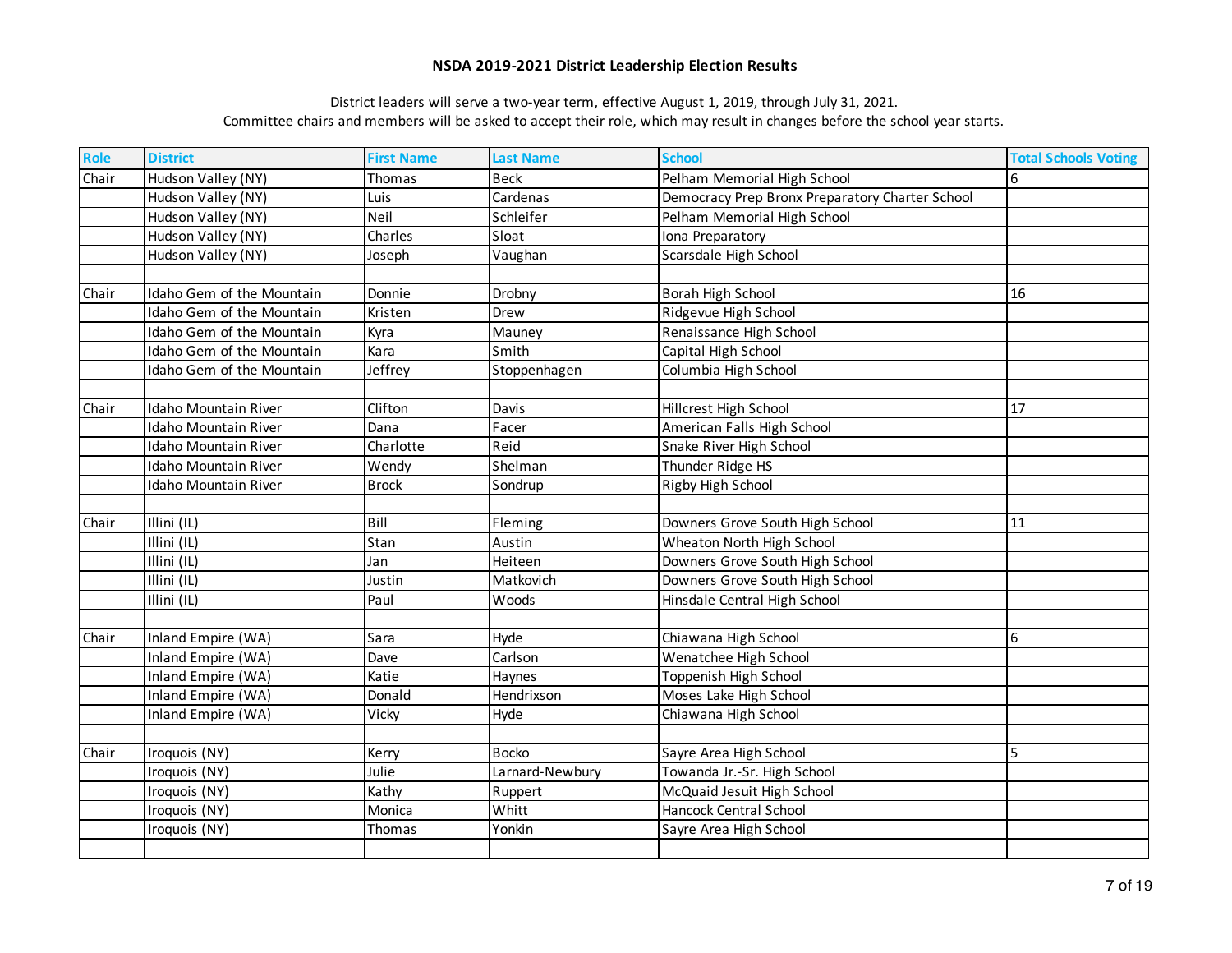| Role  | <b>District</b>    | <b>First Name</b> | <b>Last Name</b>     | <b>School</b>                    | <b>Total Schools Voting</b> |
|-------|--------------------|-------------------|----------------------|----------------------------------|-----------------------------|
| Chair | Kansas Flint-Hills | Dustin            | Rimmey               | Topeka High School               |                             |
|       | Kansas Flint-Hills | Matthew           | Baer                 | Topeka West High School          |                             |
|       | Kansas Flint-Hills | Timothy           | <b>Ellis</b>         | Washburn Rural High School       |                             |
|       | Kansas Flint-Hills | Mallory           | Raugewitz            | Shawnee Heights High School      |                             |
|       | Kansas Flint-Hills | Michelle          | Taylor               | Silver Lake High School          |                             |
|       |                    |                   |                      |                                  |                             |
| Chair | Kentucky           | Rachel            | Page                 | Larry A. Ryle High School        | 14                          |
|       | Kentucky           | Katy              | Cecil                | Larue County High School         |                             |
|       | Kentucky           | Neomia            | <b>Hagans Flores</b> | Paul Laurence Dunbar High School |                             |
|       | Kentucky           | Steve             | <b>Meadows</b>       | Danville High School             |                             |
|       | Kentucky           | Amy               | Zuccaro              | <b>Trinity High School</b>       |                             |
|       |                    |                   |                      |                                  |                             |
| Chair | LBJ (TX)           | Kyle              | <b>Brenner</b>       | Melissa High School              | 8                           |
|       | LBJ (TX)           | Kris              | Compton              | Centennial High School           |                             |
|       | LBJ (TX)           | Jake              | Cosio                | Lovejoy High School              |                             |
|       | LBJ (TX)           | Travis            | Hiltbrunner          | Wylie Sr. High School            |                             |
|       | LBJ (TX)           | Edgar             | Jackson              | Aubrey High School               |                             |
|       |                    |                   |                      |                                  |                             |
| Chair | Lone Star (TX)     | Cynthia           | Timmons              | Greenhill School                 | 11                          |
|       | Lone Star (TX)     | Jane              | Boyd                 | Grapevine High School            |                             |
|       | Lone Star (TX)     | Stormee           | Massey               | <b>Trinity High School</b>       |                             |
|       | Lone Star (TX)     | Robert            | Shepard              | Plano Sr. High School            |                             |
|       | Lone Star (TX)     | Matthew           | Stewart              | Byron Nelson High School         |                             |
|       |                    |                   |                      |                                  |                             |
| Chair | Louisiana          | Jacob             | Simon                | Comeaux High School              | 13                          |
|       | Louisiana          | Byron             | Arthur               | Holy Cross School                |                             |
|       | Louisiana          | Scott             | Johnstone            | Southside High School            |                             |
|       | Louisiana          | Greg              | Malis                | <b>Isidore Newman School</b>     |                             |
|       | Louisiana          | Craig             | Wall                 | Teurlings Catholic High School   |                             |
|       |                    |                   |                      |                                  |                             |
| Chair | Magnolia (MS)      | Micah             | Everson              | Murrah High School               | 12                          |
|       | Magnolia (MS)      | Anita             | Boyd                 | Laurel Christian School          |                             |
|       | Magnolia (MS)      | Kelly             | Clark Garner         | Petal High School                |                             |
|       | Magnolia (MS)      | Shane             | Cole                 | Oak Grove High School            |                             |
|       | Magnolia (MS)      | Jessica           | Wilkinson            | Pascagoula High School           |                             |
|       |                    |                   |                      |                                  |                             |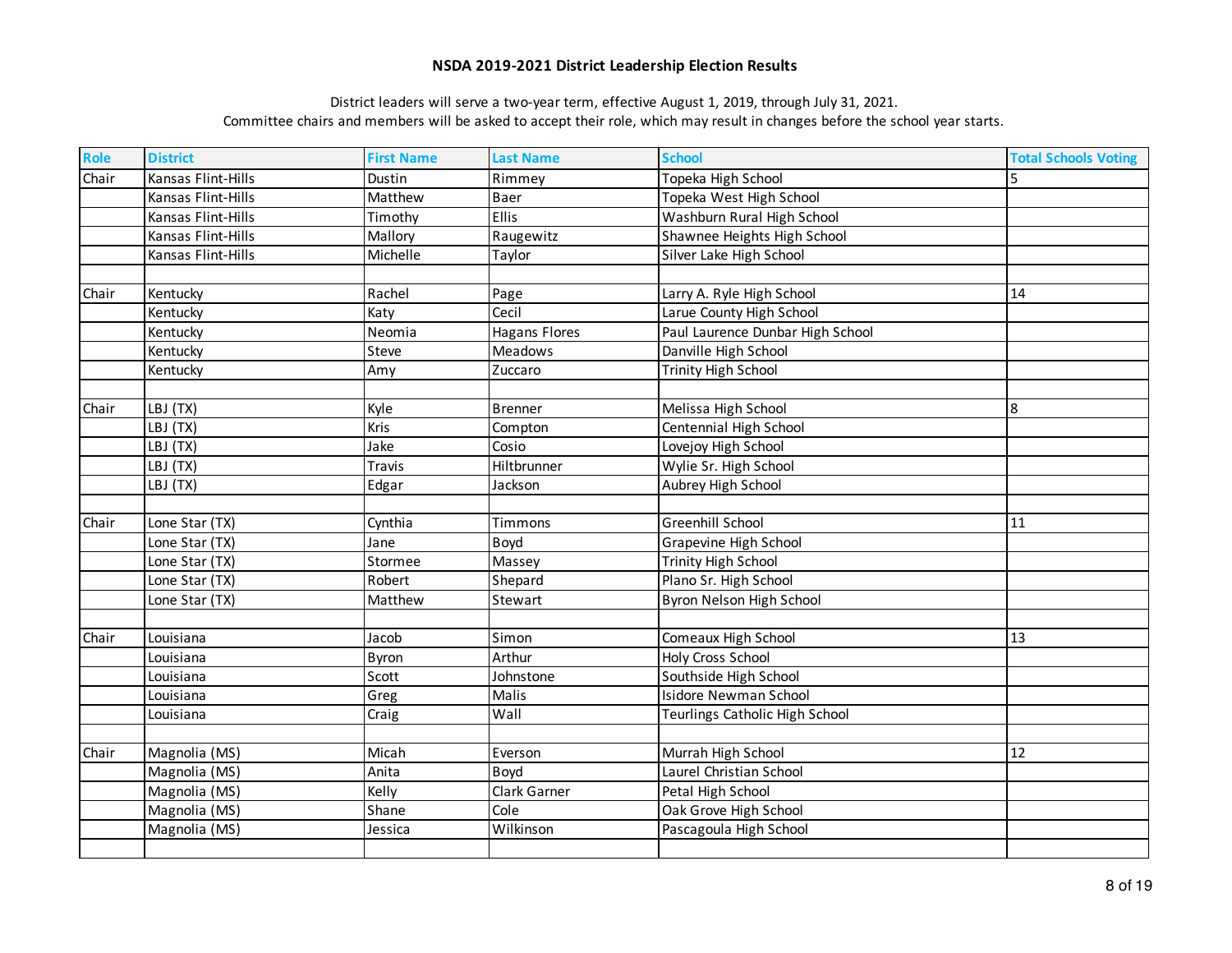| Role  | <b>District</b>       | <b>First Name</b> | <b>Last Name</b> | <b>School</b>                    | <b>Total Schools Voting</b> |
|-------|-----------------------|-------------------|------------------|----------------------------------|-----------------------------|
| Chair | Maine                 | Joseph            | Pelletier        | <b>Bangor High School</b>        |                             |
|       | Maine                 | Lyndsy            | Denk             | Casco Bay High School            |                             |
|       | Maine                 | <b>Brian</b>      | Dodge            | Deering High School              |                             |
|       | Maine                 | Daniel            | Haskell          | Cheverus High School             |                             |
|       | Maine                 | Matthew           | Leland           | Lincoln Academy                  |                             |
|       |                       |                   |                  |                                  |                             |
| Chair | Michigan              | Debora            | Marsh            | Dexter High School               | 5                           |
|       | Michigan              | Christopher       | <b>Bryant</b>    | Cranbrook Kingswood Upper School |                             |
|       | Michigan              | LeAnne            | Schmidt          | Notre Dame Preparatory           |                             |
|       | Michigan              | Kevin             | Schneider        | Holland High School              |                             |
|       | Michigan              | Shelly            | Venema           | Saline High School               |                             |
|       |                       |                   |                  |                                  |                             |
| Chair | Montana               | Adam              | Thane            | Bozeman High School              | 11                          |
|       | Montana               | Gregory           | Adkins           | Glacier High School              |                             |
|       | Montana               | Kerry             | Gruizenga        | Skyview High School              |                             |
|       | Montana               | Jennifer          | Kirby Hermanson  | Helena High School               |                             |
|       | Montana               | Shannon           | O'Donnell        | Flathead High School             |                             |
|       |                       |                   |                  |                                  |                             |
| Chair | Nebraska              | Toni              | <b>Heimes</b>    | Lincoln Southwest High School    | 11                          |
|       | Nebraska              | Carolyn           | Enevoldsen       | Raymond Central High School      |                             |
|       | Nebraska              | Jennifer          | Jerome           | Millard West High School         |                             |
|       | Nebraska              | Aarron            | Schurevich       | Millard North High School        |                             |
|       | Nebraska              | Halli             | Tripe            | Marian High School               |                             |
|       |                       |                   |                  |                                  |                             |
| Chair | Nebraska South        | Victoria          | Freeman          | Lincoln High School              | 10                          |
|       | Nebraska South        | Elle              | <b>Barts</b>     | Lincoln East High School         |                             |
|       | Nebraska South        | Delta             | Fajardo-Norton   | Hastings Senior High School      |                             |
|       | Nebraska South        | <b>Nick</b>       | Herink           | Lincoln East High School         |                             |
|       | Nebraska South        | Colten            | White            | Lincoln North Star High School   |                             |
|       |                       |                   |                  |                                  |                             |
| Chair | New England (MA & NH) | Sarah             | Donnelly         | Natick High School               | 15                          |
|       | New England (MA & NH) | Lisa              | Honeyman         | Newton South High School         |                             |
|       | New England (MA & NH) | Sheryl            | Kaczmarek        | Lexington High School            |                             |
|       | New England (MA & NH) | Marc              | Rischitelli      | Shrewsbury High School           |                             |
|       | New England (MA & NH) | Paul              | Wexler           | Needham High School              |                             |
|       |                       |                   |                  |                                  |                             |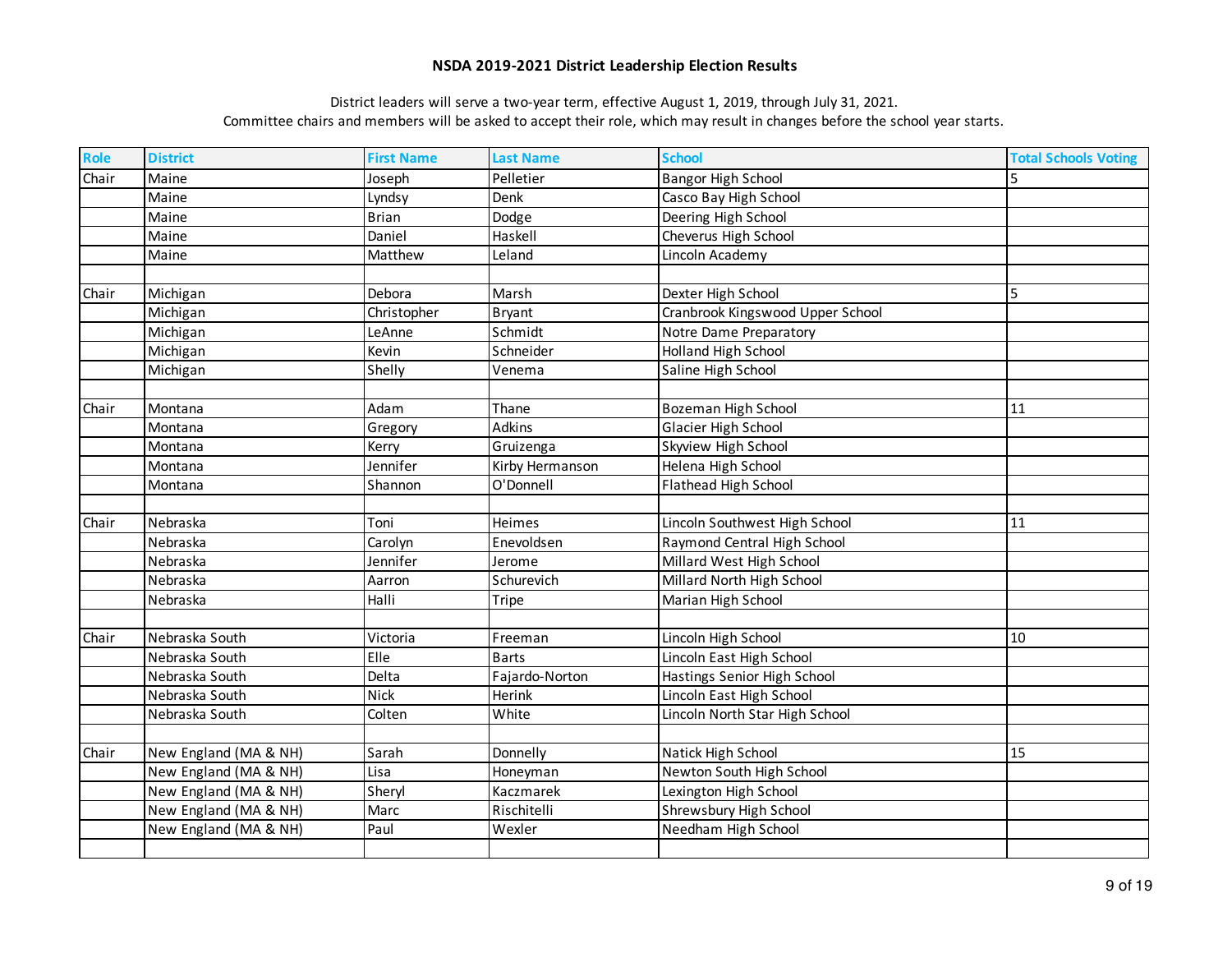| Role  | <b>District</b>         | <b>First Name</b> | <b>Last Name</b> | <b>School</b>                          | <b>Total Schools Voting</b> |
|-------|-------------------------|-------------------|------------------|----------------------------------------|-----------------------------|
| Chair | New Jersey              | Mary              | Gormley          | <b>Delbarton School</b>                | 8                           |
|       | New Jersey              | Renee             | Drummond         | Elizabeth High School                  |                             |
|       | New Jersey              | Anne              | Poyner           | Summit High School                     |                             |
|       | New Jersey              | Peter             | Quinn            | Randolph High School                   |                             |
|       | New Jersey              | David             | Yastremski       | Ridge High School                      |                             |
|       |                         |                   |                  |                                        |                             |
| Chair | New Mexico              | Hannah            | Flake            | East Mountain High School              | 14                          |
|       | New Mexico              | Margo             | <b>Batha</b>     | Los Alamos High School                 |                             |
|       | New Mexico              | Ambrose           | Ferber           | Santa Fe Preparatory School            |                             |
|       | New Mexico              | Sheridan          | Johnson          | Albuquerque Academy                    |                             |
|       | New Mexico              | William           | Torres           | <b>Cottonwood Classical Prep</b>       |                             |
|       |                         |                   |                  |                                        |                             |
| Chair | New York City           | Eric              | DiMichele        | Regis High School                      | 19                          |
|       | New York City           | Luis              | Cardenas         | Democracy Prep Endurance High School   |                             |
|       | New York City           | K. M.             | DiColandrea      | Achievement First Brooklyn High School |                             |
|       | New York City           | Lydia             | Esslinger        | Syosset High School                    |                             |
|       | New York City           | John              | McGrory          | Chaminade High School                  |                             |
|       |                         |                   |                  |                                        |                             |
| Chair | North Coast (OH)        | Jason             | Habig            | Hathaway Brown School                  | 12                          |
|       | North Coast (OH)        | Dan               | Ceci             | Solon High School                      |                             |
|       | North Coast (OH)        | Richard           | Kawolics         | Laurel School                          |                             |
|       | North Coast (OH)        | Amy               | Roediger         | Mentor High School                     |                             |
|       | North Coast (OH)        | Devon             | Snook            | Vermilion High School                  |                             |
|       |                         |                   |                  |                                        |                             |
| Chair | North Dakota Roughrider | Susan             | Anderson         | Richardton-Taylor High School          | 20                          |
|       | North Dakota Roughrider | Annette           | Bender           | Mandan High School                     |                             |
|       | North Dakota Roughrider | Terri             | Egan             | Enderlin High School                   |                             |
|       | North Dakota Roughrider | Kelsey            | Johnson          | West Fargo Sheyenne High School        |                             |
|       | North Dakota Roughrider | Denise            | Raeder Johnson   | Fargo Davies High School               |                             |
|       |                         |                   |                  |                                        |                             |
| Chair | North Oregon            | Robyn             | Rose             | Lake Oswego High School                | 15                          |
|       | North Oregon            | Ameena            | Amdahl-Mason     | Clackamas High School                  |                             |
|       | North Oregon            | Michael           | Curry            | Sprague High School                    |                             |
|       | North Oregon            | Katie             | Kantrowitz       | Silverton High School                  |                             |
|       | North Oregon            | Rachel            | Wilczewski       | Gresham-Barlow High School             |                             |
|       |                         |                   |                  |                                        |                             |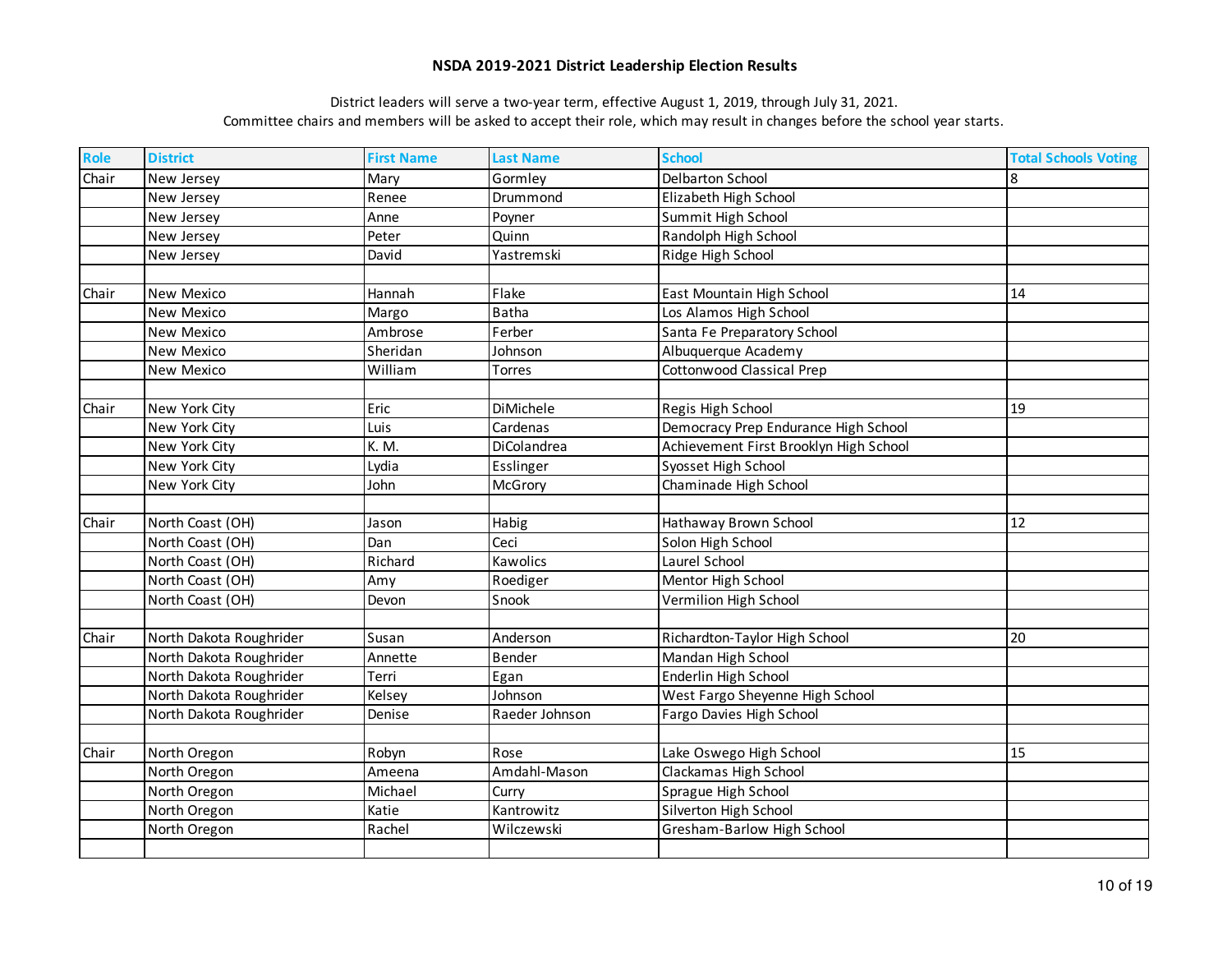| Role  | <b>District</b>       | <b>First Name</b> | <b>Last Name</b> | <b>School</b>                     | <b>Total Schools Voting</b> |
|-------|-----------------------|-------------------|------------------|-----------------------------------|-----------------------------|
| Chair | North Texas Longhorns | David             | Huston           | Colleyville Heritage High School  | 14                          |
|       | North Texas Longhorns | Chris             | Agee             | Newman Smith High School          |                             |
|       | North Texas Longhorns | Deborah           | Garoui           | Keller High School                |                             |
|       | North Texas Longhorns | Eric              | Mears            | Flower Mound High School          |                             |
|       | North Texas Longhorns | Jason             | Sykes            | Coppell High School               |                             |
|       |                       |                   |                  |                                   |                             |
| Chair | Northeast Indiana     | Jeff              | Stutzman         | Concord High School               | 5                           |
|       | Northeast Indiana     | Linda             | Alt              | Canterbury High School            |                             |
|       | Northeast Indiana     | Chad              | Chenowith        | <b>Bishop Dwenger High School</b> |                             |
|       | Northeast Indiana     | David             | McKenzie         | Plymouth High School              |                             |
|       | Northeast Indiana     | Michael           | Yeakey           | Bethany Christian High School     |                             |
|       |                       |                   |                  |                                   |                             |
| Chair | Northern Illinois     | Sarah             | <b>Ilie</b>      | Glenbrook North High School       | 12                          |
|       | Northern Illinois     | Alyssa            | Corrigan         | Glenbrook South High School       |                             |
|       | Northern Illinois     | Tom               | George           | Huntley High School               |                             |
|       | Northern Illinois     | Jeffrey           | Hannan           | Evanston Twp High School          |                             |
|       | Northern Illinois     | Wanda             | Teddy            | Antioch Community High School     |                             |
|       |                       |                   |                  |                                   |                             |
| Chair | Northern Lights (MN)  | Andrew            | Tichy            | Moorhead High School              | 16                          |
|       | Northern Lights (MN)  | Cody              | Dorumsgaard      | Maple Grove Senior High School    |                             |
|       | Northern Lights (MN)  | Allison           | Harmer           | Elk River Sr. High School         |                             |
|       | Northern Lights (MN)  | Kathy             | Martin           | Grand Rapids High School          |                             |
|       | Northern Lights (MN)  | Dave              | Pritschet        | <b>Brainerd High School</b>       |                             |
|       |                       |                   |                  |                                   |                             |
| Chair | Northern Ohio         | Michael           | Bassett          | Niles McKinley High School        | 10                          |
|       | Northern Ohio         | Jeremy            | Hamilton         | Canfield High School              |                             |
|       | Northern Ohio         | Nicole            | Papa-Fryfogle    | South Range High School           |                             |
|       | Northern Ohio         | Jodi              | West             | Poland Seminary High School       |                             |
|       | Northern Ohio         | Joan              | Williams         | Ursuline High School              |                             |
|       |                       |                   |                  |                                   |                             |
| Chair | Northern South Dakota | Kerry             | Konda            | Aberdeen Central High School      | 6                           |
|       | Northern South Dakota | Mitch             | Gaffer           | Huron High School                 |                             |
|       | Northern South Dakota | James             | Kerr             | <b>Brookings High School</b>      |                             |
|       | Northern South Dakota | Caitlyn           | Oien             | Milbank High School               |                             |
|       | Northern South Dakota | Scott             | Walker           | Watertown High School             |                             |
|       |                       |                   |                  |                                   |                             |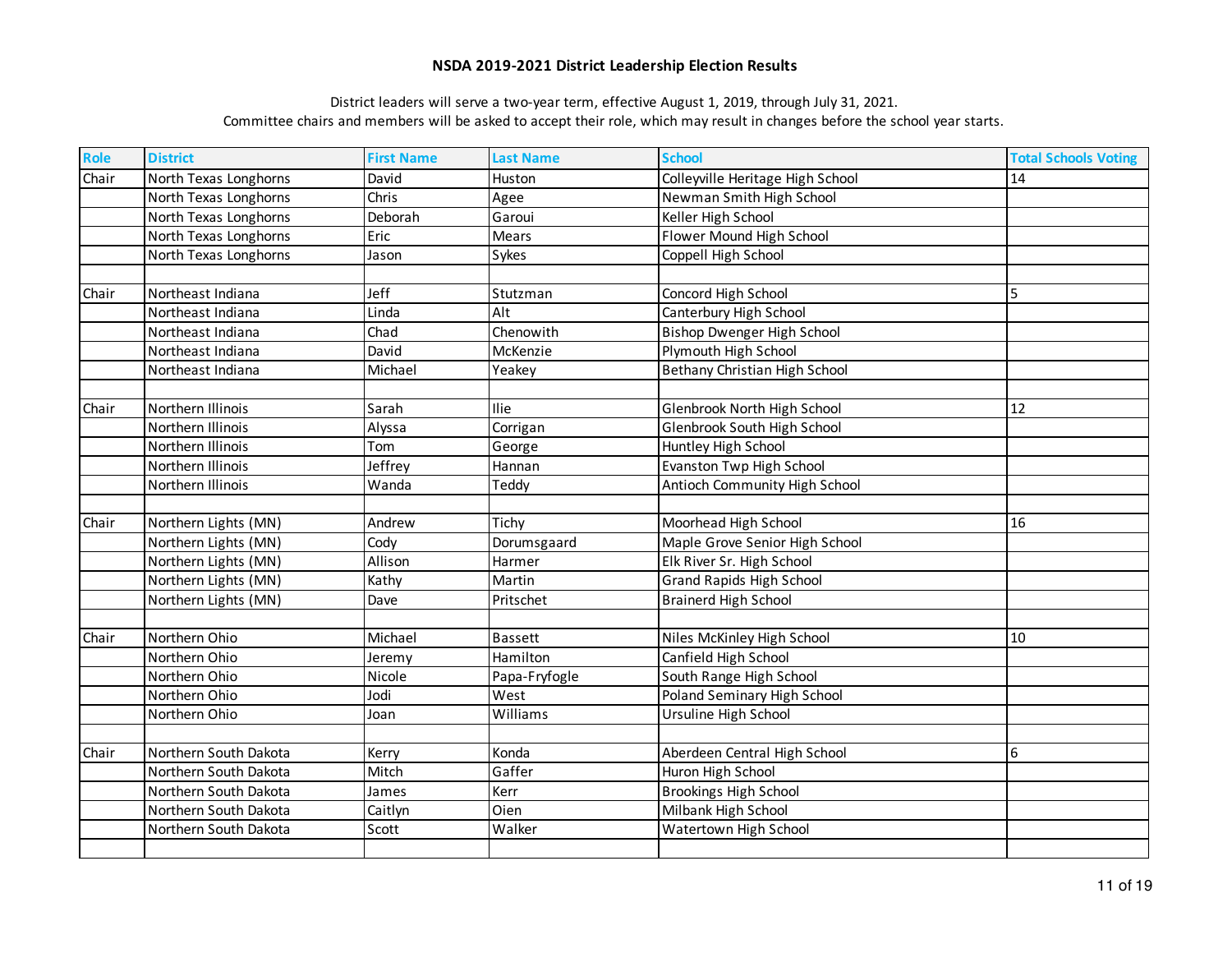| Role  | <b>District</b>    | <b>First Name</b> | <b>Last Name</b> | <b>School</b>                    | <b>Total Schools Voting</b> |
|-------|--------------------|-------------------|------------------|----------------------------------|-----------------------------|
| Chair | Northern Wisconsin | John              | Rademacher       | Madison West High School         | 6                           |
|       | Northern Wisconsin | Mariah            | Ervin            | Xavier High School               |                             |
|       | Northern Wisconsin | Malyssa           | Gabrielson       | Sheboygan South High School      |                             |
|       | Northern Wisconsin | Mark              | Otte             | Waupaca High School              |                             |
|       | Northern Wisconsin | Michael           | <b>Traas</b>     | Appleton East High School        |                             |
|       |                    |                   |                  |                                  |                             |
| Chair | Northwest Indiana  | Kevin             | Burgun           | <b>Bishop Noll Institute</b>     | 8                           |
|       | Northwest Indiana  | Mary              | Fridh            | Valparaiso High School           |                             |
|       | Northwest Indiana  | Chris             | Lowery           | Chesterton High School           |                             |
|       | Northwest Indiana  | Jordan            | Mayer            | Munster High School              |                             |
|       | Northwest Indiana  | Jeremy            | Starkweather     | Penn High School                 |                             |
|       |                    |                   |                  |                                  |                             |
| Chair | Ozark (MO)         | Kathy             | Tobin            | Willard High School              | 12                          |
|       | Ozark (MO)         | Jon               | Baney            | Kickapoo High School             |                             |
|       | Ozark (MO)         | Chasity           | Hance            | Springfield Catholic High School |                             |
|       | Ozark (MO)         | Sam               | Overton          | Lebanon High School              |                             |
|       | Ozark (MO)         | Heather           | Walters          | Greenwood Laboratory School      |                             |
|       |                    |                   |                  |                                  |                             |
| Chair | Pacific Islands    | Chase             | Williams         | Taipei American School           | $\overline{2}$              |
|       | Pacific Islands    | Harold            | Easton           | Marianas High School             |                             |
|       | Pacific Islands    | Andrew            | Golden           | Saipan Southern High School      |                             |
|       | Pacific Islands    | Adam              | Nelson           | Taipei American School           |                             |
|       | Pacific Islands    | Filmah            | Reyes-Buenaflor  | Mount Carmel School              |                             |
|       | Pacific Islands    | Emily             | Wallace          | Taipei American School           |                             |
|       |                    |                   |                  |                                  |                             |
| Chair | Pennsylvania       | Kathleen          | O'Halloran       | Norwin High School               | 3                           |
|       | Pennsylvania       | Lisa              | Bompiani-Smith   | Greater Latrobe High School      |                             |
|       | Pennsylvania       | <b>Brad</b>       | Kwiatek          | The Kiski School                 |                             |
|       | Pennsylvania       | Mary              | Logan            | Greensburg Salem High School     |                             |
|       | Pennsylvania       | Mary              | Yoskey-Berty     | <b>Trinity High School</b>       |                             |
|       |                    |                   |                  |                                  |                             |
| Chair | Pittsburgh (PA)    | <b>Beth</b>       | Young            | North Catholic High School       | 8                           |
|       | Pittsburgh (PA)    | Jessica           | Cerchiaro        | North Catholic High School       |                             |
|       | Pittsburgh (PA)    | Benjamin          | Edwards          | Upper St Clair High School       |                             |
|       | Pittsburgh (PA)    | Lauren            | Hess             | Seton La Salle High School       |                             |
|       | Pittsburgh (PA)    | Alison            | McBee            | Hampton High School              |                             |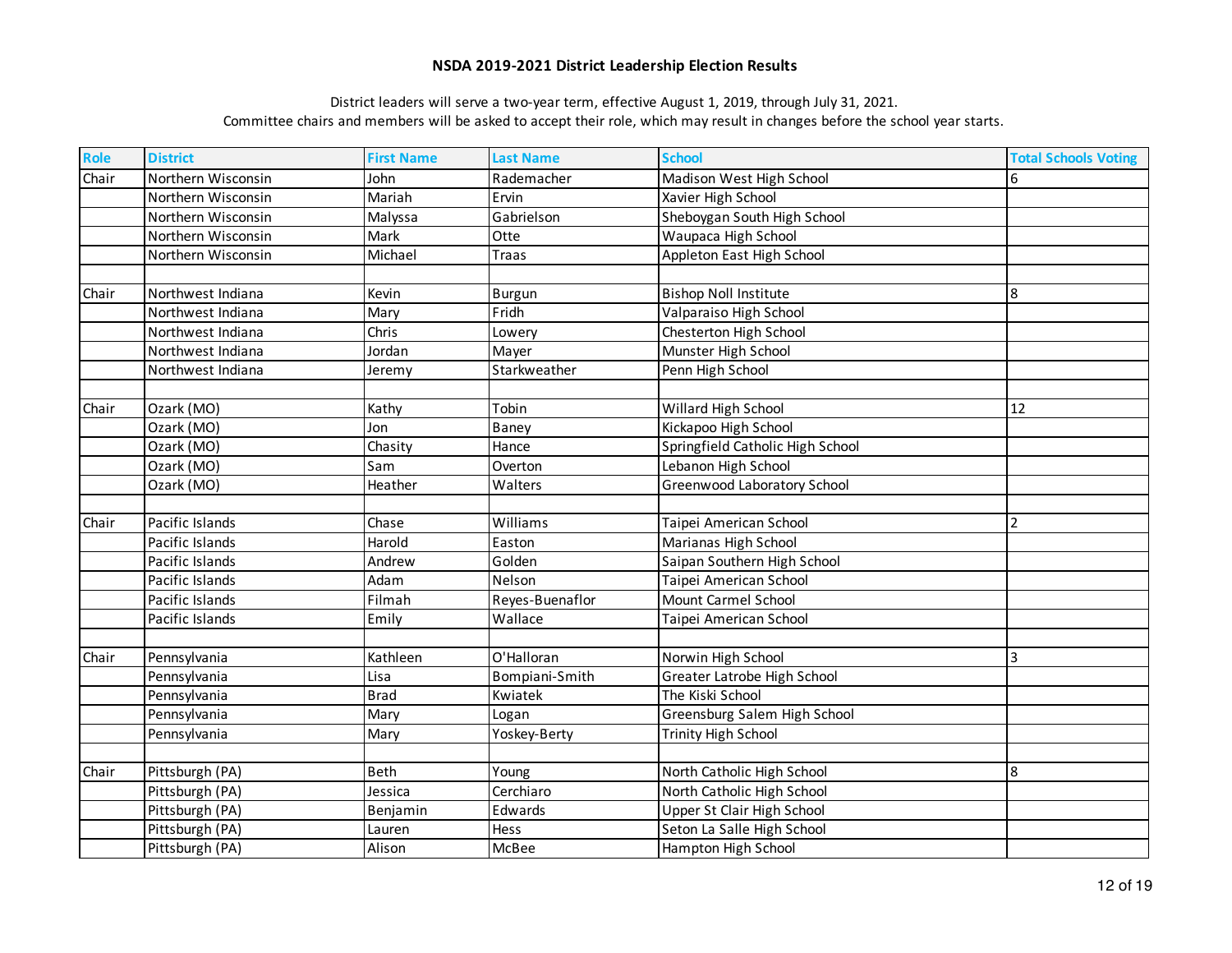| <b>Role</b> | <b>District</b>           | <b>First Name</b> | <b>Last Name</b> | <b>School</b>                        | <b>Total Schools Voting</b> |
|-------------|---------------------------|-------------------|------------------|--------------------------------------|-----------------------------|
|             |                           |                   |                  |                                      |                             |
| Chair       | Puget Sound (WA)          | Steven            | Helman           | Kamiak High School                   | 12                          |
|             | Puget Sound (WA)          | <b>Brent</b>      | DeCracker        | Snohomish High School                |                             |
|             | Puget Sound (WA)          | Don               | Garnand          | Rainier Christian High School        |                             |
|             | Puget Sound (WA)          | Mary              | Orlosky          | Snohomish High School                |                             |
|             | Puget Sound (WA)          | Janelle           | Williams         | W. F. West High School               |                             |
|             |                           |                   |                  |                                      |                             |
| Chair       | Rocky Mountain-North (CO) | Seth              | Willden          | Holy Family High School              | 15                          |
|             | Rocky Mountain-North (CO) | Paul              | De Maret         | Rocky Mountain High School           |                             |
|             | Rocky Mountain-North (CO) | Sarah             | French-Hahn      | <b>Greeley Central High School</b>   |                             |
|             | Rocky Mountain-North (CO) | Kristina          | Getty            | Fairview High School                 |                             |
|             | Rocky Mountain-North (CO) | Angela            | Smith            | <b>Resurrection Christian School</b> |                             |
|             |                           |                   |                  |                                      |                             |
| Chair       | Rocky Mountain-South (CO) | Maryrose          | Kohan            | George Washington High School        | 14                          |
|             | Rocky Mountain-South (CO) | Tammie            | Peters           | Golden High School                   |                             |
|             | Rocky Mountain-South (CO) | Anna              | Steed            | <b>STRIVE Prep - RISE</b>            |                             |
|             | Rocky Mountain-South (CO) | Grant             | Thomas           | Strive Prep - Smart Academy          |                             |
|             | Rocky Mountain-South (CO) | Michael           | Trevithick       | Mullen High School                   |                             |
|             |                           |                   |                  |                                      |                             |
| Chair       | Rushmore (SD)             | Travis            | Dahle            | Washington High School               | 5                           |
|             | Rushmore (SD)             | Luke              | Cumbee           | Roosevelt High School                |                             |
|             | Rushmore (SD)             | Teresa            | Fester           | O'Gorman High School                 |                             |
|             | Rushmore (SD)             | Gina              | Koehn            | Brandon Valley High School           |                             |
|             | Rushmore (SD)             | Kip               | McKee            | Harrisburg High School               |                             |
|             |                           |                   |                  |                                      |                             |
| Chair       | Sagebrush (NV)            | Christy           | <b>Briggs</b>    | Reno High School                     | 3                           |
|             | Sagebrush (NV)            | Amanda            | Guffey           | McQueen High School                  |                             |
|             | Sagebrush (NV)            | Patrick           | Mobley           | Carson High School                   |                             |
|             | Sagebrush (NV)            | William           | Monsey           | Bishop Manogue Catholic High School  |                             |
|             | Sagebrush (NV)            | Jill              | Whitbeck         | Damonte Ranch High School            |                             |
|             |                           |                   |                  |                                      |                             |
| Chair       | San Fran Bay (CA)         | Terence           | Abad             | Lowell High School                   | 6                           |
|             | San Fran Bay (CA)         | Lexv              | Green            | College Prep                         |                             |
|             | San Fran Bay (CA)         | Tommie            | Lindsey, Jr      | James Logan High School              |                             |
|             | San Fran Bay (CA)         | David             | Matley           | Monte Vista High School              |                             |
|             | San Fran Bay (CA)         | Kristen           | Plant            | Miramonte High School                |                             |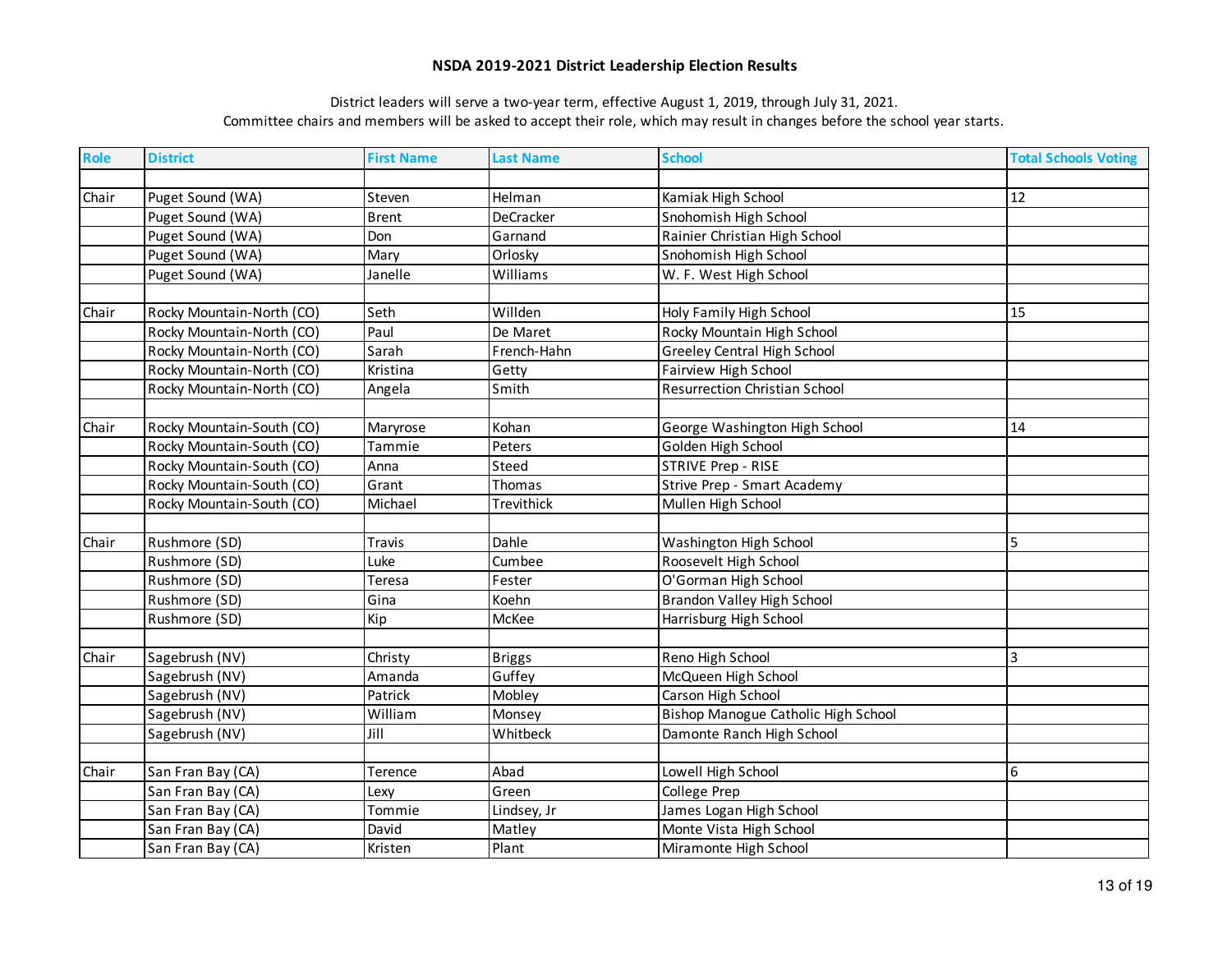| <b>Role</b> | <b>District</b> | <b>First Name</b> | <b>Last Name</b> | <b>School</b>                            | <b>Total Schools Voting</b> |
|-------------|-----------------|-------------------|------------------|------------------------------------------|-----------------------------|
|             |                 |                   |                  |                                          |                             |
| Chair       | Show Me (MO)    | Matthew           | Good             | Lee's Summit West High School            | 14                          |
|             | Show Me (MO)    | Benjamin          | Jewell           | Lee's Summit North High School           |                             |
|             | Show Me (MO)    | Karla             | Penechar         | Raymore-Peculiar High School             |                             |
|             | Show Me (MO)    | Justin            | Smith            | The Pembroke Hill School                 |                             |
|             | Show Me (MO)    | Maureen           | Woods            | Raytown South High School                |                             |
|             |                 |                   |                  |                                          |                             |
| Chair       | Sierra (CA)     | Nicole            | Jennison         | Edison Computech High School             | 10                          |
|             | Sierra (CA)     | Crystal           | Huddleston       | Stockdale High School                    |                             |
|             | Sierra (CA)     | Karson            | Kalashian        | Orosi High School                        |                             |
|             | Sierra (CA)     | Angelique         | Ronald           | North High School                        |                             |
|             | Sierra (CA)     | David             | Wells            | <b>Bakersfield High School</b>           |                             |
|             |                 |                   |                  |                                          |                             |
| Chair       | South Carolina  | Gail              | Nicholas         | <b>Bob Jones Academy</b>                 | 9                           |
|             | South Carolina  | David             | Dejesa           | Riverside High School                    |                             |
|             | South Carolina  | Jonathan          | Dorn             | Eastside High School                     |                             |
|             | South Carolina  | Chuck             | Nicholas         | <b>Bob Jones Academy</b>                 |                             |
|             | South Carolina  | Coralie           | Watkins          | Greenville Technical Charter High School |                             |
|             |                 |                   |                  |                                          |                             |
| Chair       | South Florida   | Carol             | Cecil            | <b>Braddock High School</b>              | 4                           |
|             | South Florida   | Luis              | <b>Dulzaides</b> | Belen Jesuit Prep School                 |                             |
|             | South Florida   | Kathleen          | Hamm             | Ransom Everglades School                 |                             |
|             | South Florida   | Patricia          | Lewis            | North Miami Senior High School           |                             |
|             | South Florida   | Randall           | Martinez         | Christopher Columbus High School         |                             |
|             |                 |                   |                  |                                          |                             |
| Chair       | South Kansas    | Julie             | Laflen           | Pittsburg High School                    | 12                          |
|             | South Kansas    | Jason             | Mitchell         | Mulvane High School                      |                             |
|             | South Kansas    | Jeannette         | Shields          | Cherryvale Middle High School            |                             |
|             | South Kansas    | Amber             | Toth             | Fort Scott High School                   |                             |
|             | South Kansas    | Edward            | Workman          | Parsons High School                      |                             |
|             |                 |                   |                  |                                          |                             |
| Chair       | South Oregon    | Kayla             | Crook            | Marshfield High School                   | 12                          |
|             | South Oregon    | Caroline          | Campbell         | South Medford High School                |                             |
|             | South Oregon    | Brandon           | Johnson          | South Albany High School                 |                             |
|             | South Oregon    | Mat               | Marr             | Ashland High School                      |                             |
|             | South Oregon    | Kristen           | Sullivan         | Crater High School                       |                             |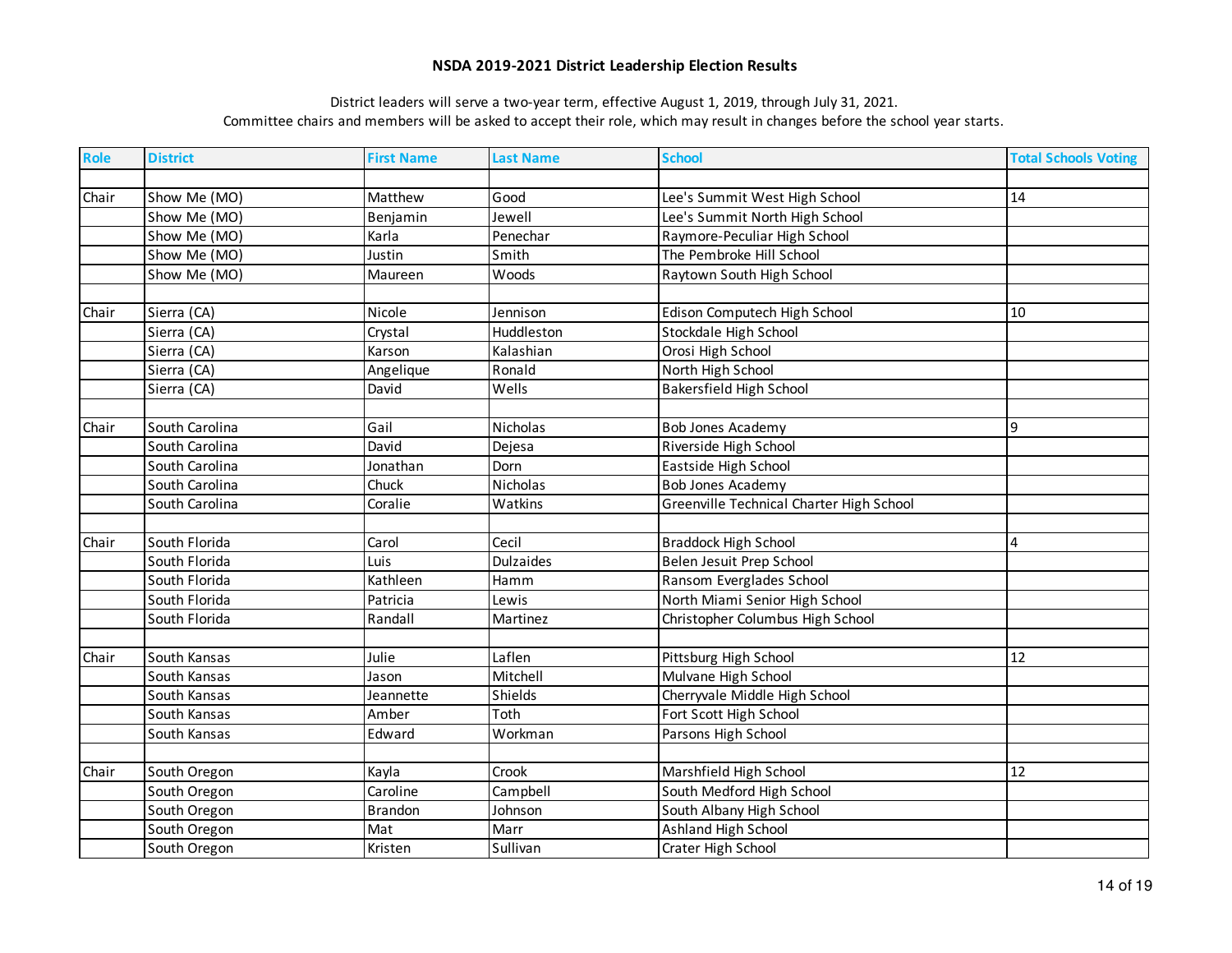| <b>Role</b> | <b>District</b>     | <b>First Name</b> | <b>Last Name</b>     | <b>School</b>                          | <b>Total Schools Voting</b> |
|-------------|---------------------|-------------------|----------------------|----------------------------------------|-----------------------------|
|             |                     |                   |                      |                                        |                             |
| Chair       | South Texas         | Jay               | <b>Stubbs</b>        | <b>Bellaire High School</b>            | 20                          |
|             | South Texas         | <b>Bonnie</b>     | <b>Bonnette</b>      | Elkins High School                     |                             |
|             | South Texas         | <b>Brian</b>      | Darby                | Clear Creek High School                |                             |
|             | South Texas         | Ryan              | Nassif               | Clear Lake High School                 |                             |
|             | South Texas         | Michael           | Rutledge             | Clear Brook High School                |                             |
|             |                     |                   |                      |                                        |                             |
| Chair       | Southern California | Gregg             | Osborn               | Helix Charter High School              | 17                          |
|             | Southern California | David             | Chamberlain          | Claremont High School                  |                             |
|             | Southern California | Eric              | Helle                | Bonita Vista High School               |                             |
|             | Southern California | Erik              | Pielstick            | Los Osos High School                   |                             |
|             | Southern California | Mark              | Stowitts             | Cajon High School                      |                             |
|             |                     |                   |                      |                                        |                             |
| Chair       | Southern Minnesota  | Christopher       | McDonald             | Eagan High School                      | 14                          |
|             | Southern Minnesota  | Deserea           | Niemann              | Lakeville North High School            |                             |
|             | Southern Minnesota  | Scott             | Sieling              | Bloomington J. F. Kennedy High School  |                             |
|             | Southern Minnesota  | Yatesh            | Singh                | Lakeville North High School            |                             |
|             | Southern Minnesota  | Cort              | Sylvester            | Rosemount Sr. High School              |                             |
|             |                     |                   |                      |                                        |                             |
| Chair       | Southern Wisconsin  | <b>Doris</b>      | Sexton               | West Bend West High School             | 11                          |
|             | Southern Wisconsin  | Carrie            | <b>Baker Jackson</b> | Ronald Reagan College Prep High School |                             |
|             | Southern Wisconsin  | Amy               | Geyser               | Marquette Univ High School             |                             |
|             | Southern Wisconsin  | Stephanie         | King                 | Rufus King High School                 |                             |
|             | Southern Wisconsin  | Michelle          | Uttke                | Port Washington High School            |                             |
|             |                     |                   |                      |                                        |                             |
| Chair       | Space City (TX)     | Cecil             | <b>Trent III</b>     | Memorial High School                   | 18                          |
|             | Space City (TX)     | Perry             | <b>Beard</b>         | Cy-Fair High School                    |                             |
|             | Space City (TX)     | Victoria          | <b>Beard</b>         | Spring Woods High School               |                             |
|             | Space City (TX)     | <b>Derek</b>      | Davis                | Kerr High School                       |                             |
|             | Space City (TX)     | Lillian           | Ogunbanjo-Adeyemi    | Seven Lakes High School                |                             |
|             |                     |                   |                      |                                        |                             |
| Chair       | Sundance (UT)       | Tanya             | Roundy               | Summit Academy High School             | 9                           |
|             | Sundance (UT)       | Rachel            | <b>Billings</b>      | Skyridge High School                   |                             |
|             | Sundance (UT)       | Dustin            | Drake                | Dixie High School                      |                             |
|             | Sundance (UT)       | Sydnie            | Schoepf              | Alta High School                       |                             |
|             | Sundance (UT)       | Doug              | Welton               | Salem Hills High School                |                             |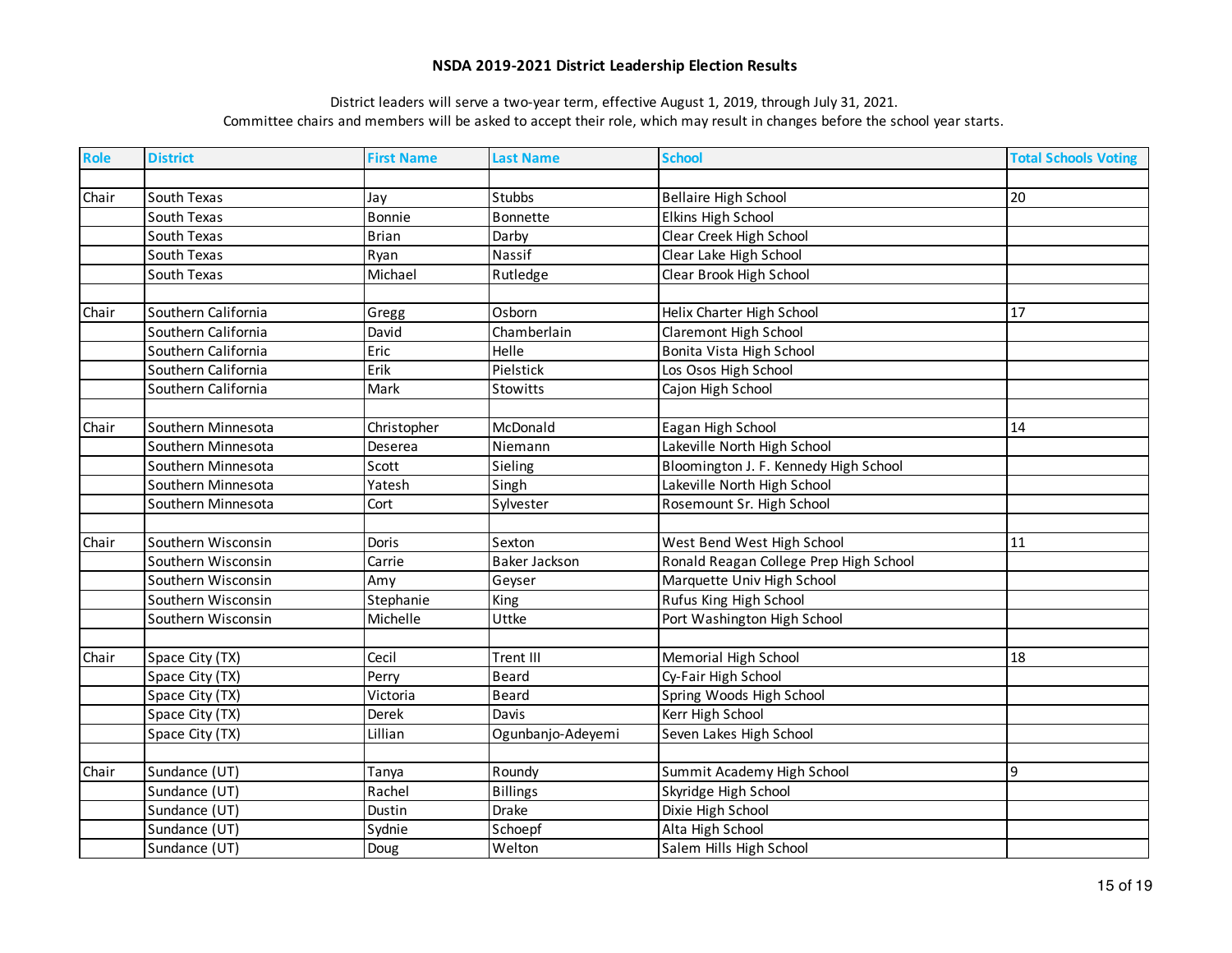| <b>Role</b> | <b>District</b>   | <b>First Name</b> | <b>Last Name</b> | <b>School</b>                      | <b>Total Schools Voting</b> |
|-------------|-------------------|-------------------|------------------|------------------------------------|-----------------------------|
|             |                   |                   |                  |                                    |                             |
| Chair       | Sunflower (KS)    | James             | Harris           | Andover High School                | 13                          |
|             | Sunflower (KS)    | Sohail            | Jouya            | Andover Central High School        |                             |
|             | Sunflower (KS)    | Paul              | Manning          | Goddard High School                |                             |
|             | Sunflower (KS)    | Wesley            | Rice             | Maize South High School            |                             |
|             | Sunflower (KS)    | Melisa            | Wingfield        | El Dorado High School              |                             |
|             |                   |                   |                  |                                    |                             |
| Chair       | Tall Cotton (TX)  | Mellessa          | Denny            | Amarillo High School               | 16                          |
|             | Tall Cotton (TX)  | Ryan              | Lovell           | Tascosa High School                |                             |
|             | Tall Cotton (TX)  | Seth              | Pietsek          | Abilene High School                |                             |
|             | Tall Cotton (TX)  | Julie             | Schniers         | Central High School                |                             |
|             | Tall Cotton (TX)  | Danny             | Stottlemyre      | Seminole High School               |                             |
|             |                   |                   |                  |                                    |                             |
| Chair       | Tarheel East (NC) | Crawford          | Leavoy           | Durham Academy                     | 12                          |
|             | Tarheel East (NC) | Michelle          | Boswell          | Cumberland Polytechnic High School |                             |
|             | Tarheel East (NC) | Patrick           | Jessee           | Cary High School                   |                             |
|             | Tarheel East (NC) | <b>Brittanie</b>  | McNeil           | Massey Hill Classical High School  |                             |
|             | Tarheel East (NC) | Richard           | Pellicciotta     | Cary Academy                       |                             |
|             |                   |                   |                  |                                    |                             |
| Chair       | Tennessee         | Mickey            | Hutson           | Arlington High School              | 17                          |
|             | Tennessee         | Matthew           | Grimes           | <b>Brentwood High School</b>       |                             |
|             | Tennessee         | Emily             | Higdon           | White House High School            |                             |
|             | Tennessee         | Linda             | <b>Starnes</b>   | Portland High School               |                             |
|             | Tennessee         | Suzanne           | Terry            | Morristown West High School        |                             |
|             |                   |                   |                  |                                    |                             |
| Chair       | Three Trails (KS) | Richard           | <b>Belske</b>    | Olathe North High School           |                             |
|             | Three Trails (KS) | Steven            | <b>DuBois</b>    | St. Thomas Aquinas High School     | $\overline{7}$              |
|             | Three Trails (KS) | Amanda            | Ford             | Spring Hill High School            |                             |
|             | Three Trails (KS) | Stacy             | Goddard          | Olathe East High School            |                             |
|             | Three Trails (KS) | Chris             | Riffer           | <b>Blue Valley High School</b>     |                             |
|             |                   |                   |                  |                                    |                             |
| Chair       | UIL (TX)          | Kristi            | Hodgkiss         | North Lamar High School            | 12                          |
|             | UIL (TX)          | Kristi            | <b>Braley</b>    | All Saints Episcopal School        |                             |
|             | UIL (TX)          | Nicole            | Cornish          | Athens High School                 |                             |
|             | UIL (TX)          | J.P.              | Fugler           | Lindale High School                |                             |
|             | UIL (TX)          | Rory              | McKenzie         | Lindale High School                |                             |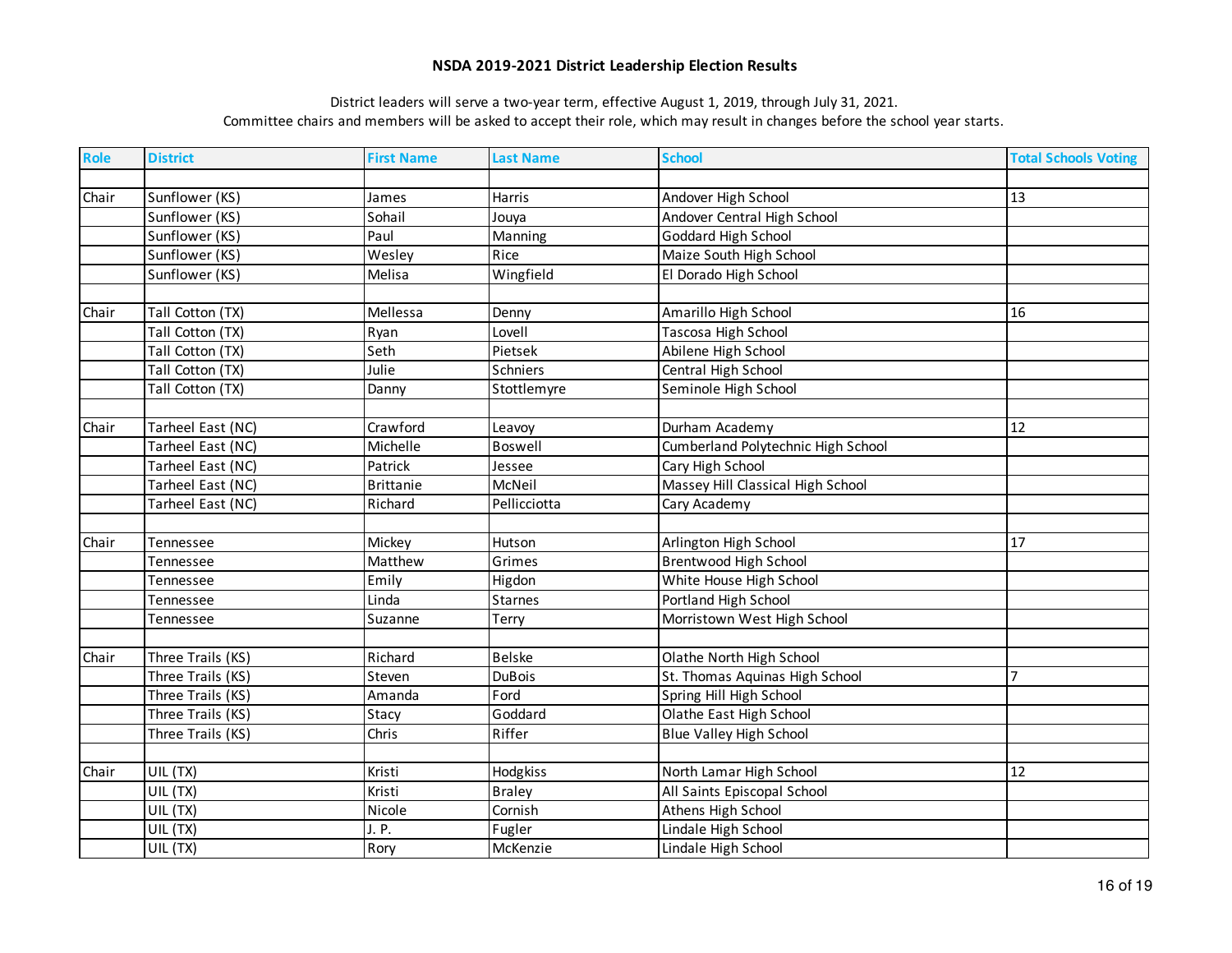| Role  | <b>District</b>       | <b>First Name</b> | <b>Last Name</b> | <b>School</b>                   | <b>Total Schools Voting</b> |
|-------|-----------------------|-------------------|------------------|---------------------------------|-----------------------------|
|       |                       |                   |                  |                                 |                             |
| Chair | Utah-Wasatch          | <b>Brooke</b>     | Gregg            | Woods Cross High School         | $\overline{7}$              |
|       | Utah-Wasatch          | Layne             | Carter           | Clearfield High School          |                             |
|       | Utah-Wasatch          | Shannon           | Chamberlain      | Northridge High School          |                             |
|       | Utah-Wasatch          | Tracy             | Hancey           | Layton High School              |                             |
|       | Utah-Wasatch          | Quentin           | Unsworth         | Logan High School               |                             |
|       |                       |                   |                  |                                 |                             |
| Chair | Valley Forge (PA)     | Christopher       | <b>Berdnik</b>   | William Tennent High School     | 14                          |
|       | Valley Forge (PA)     | Cory              | Clark Shay       | <b>Gwynedd Mercy Academy</b>    |                             |
|       | Valley Forge (PA)     | Jeff              | Kahn             | Strath Haven High School        |                             |
|       | Valley Forge (PA)     | David             | Long             | Southern Lehigh High School     |                             |
|       | Valley Forge (PA)     | Kate              | Sundeen          | Academy at Palumbo              |                             |
|       |                       |                   |                  |                                 |                             |
| Chair | Virginia              | Craig             | Edgerton         | Fluvanna County High School     | 10                          |
|       | Virginia              | Sheryl            | Gusman           | Dominion High School            |                             |
|       | Virginia              | Diane             | King             | Fresta Valley Christian School  |                             |
|       | Virginia              | Archie            | Painter          | Sherando High School            |                             |
|       | Virginia              | Kelly             | Stallard         | John Handley High School        |                             |
|       |                       |                   |                  |                                 |                             |
| Chair | West lowa             | Jeremy            | Fitzpatrick      | Johnston High School            | 10                          |
|       | West lowa             | Alexander         | <b>Bales</b>     | Atlantic High School            |                             |
|       | West lowa             | Marissa           | Kuiken           | Sioux City East High School     |                             |
|       | West lowa             | Steven            | Schappaugh       | East High School                |                             |
|       | West lowa             | Timothy           | Sheaff           | Dowling Catholic High School    |                             |
|       |                       |                   |                  |                                 |                             |
| Chair | West Kansas           | Megan             | Hagaman          | Salina South High School        | 15                          |
|       | West Kansas           | Daniel            | Dawson           | Lyons High School               |                             |
|       | West Kansas           | Curtis            | Shephard         | Maize High School               |                             |
|       | West Kansas           | Russ              | Tidwell          | Garden City High School         |                             |
|       | West Kansas           | David             | Williams         | Newton High School              |                             |
|       |                       |                   |                  |                                 |                             |
| Chair | West Los Angeles (CA) | lain              | Lampert          | Valley International Prep       | 11                          |
|       | West Los Angeles (CA) | Victor            | Jih              | <b>Brentwood School</b>         |                             |
|       | West Los Angeles (CA) | Robert            | Lebeda           | de Toledo High School           |                             |
|       | West Los Angeles (CA) | Leilani           | McHugh           | Flintridge Sacred Heart Academy |                             |
|       | West Los Angeles (CA) | Eleanor           | Nishioka         | William S. Hart High School     |                             |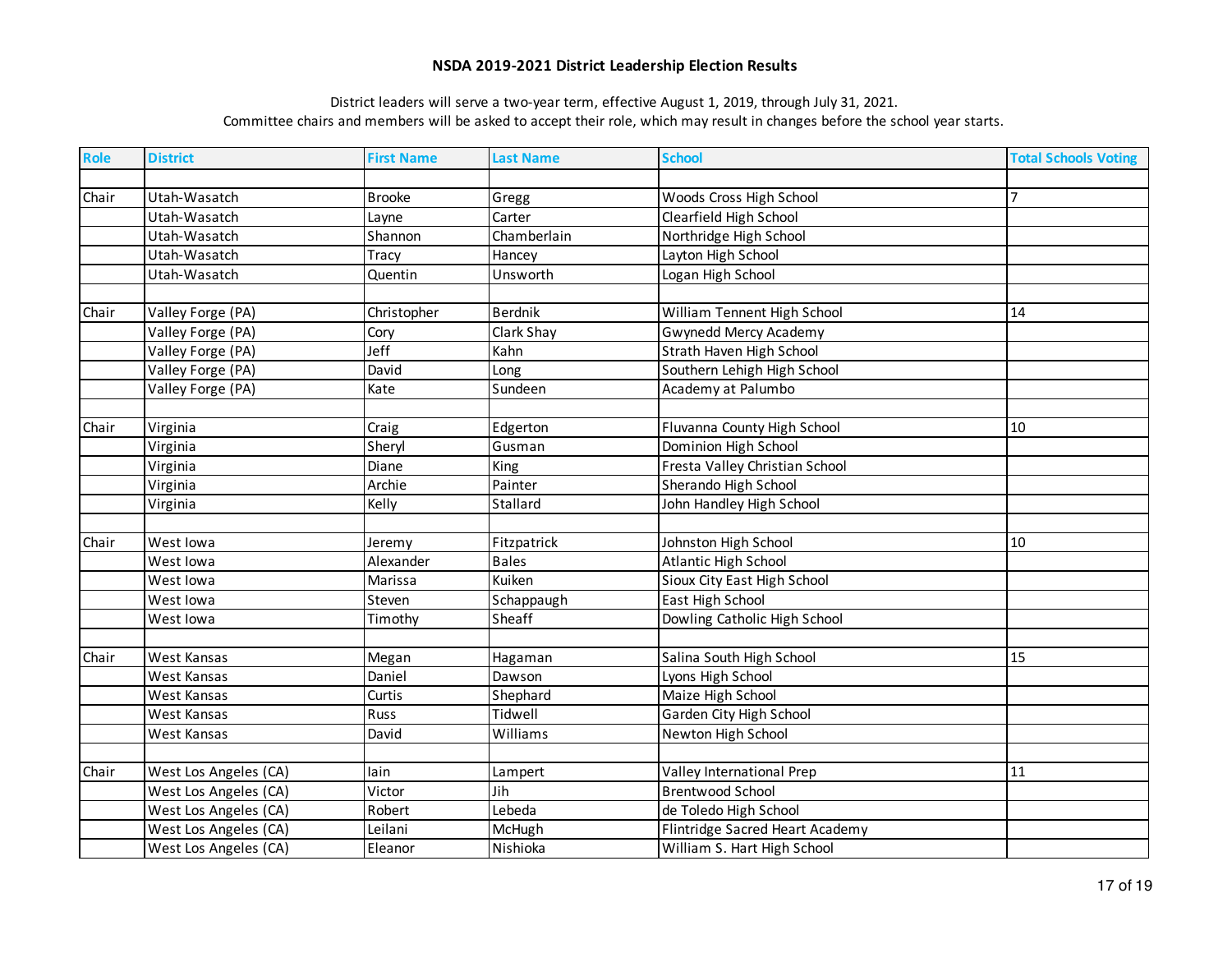| <b>Role</b> | <b>District</b>    | <b>First Name</b> | <b>Last Name</b> | <b>School</b>                         | <b>Total Schools Voting</b> |
|-------------|--------------------|-------------------|------------------|---------------------------------------|-----------------------------|
|             |                    |                   |                  |                                       |                             |
| Chair       | West Oklahoma      | Michael           | Patterson        | Guymon High School                    | 22                          |
|             | West Oklahoma      | Lori              | Crawford         | Norman North High School              |                             |
|             | West Oklahoma      | Martin            | Glendinning      | <b>Edmond North High School</b>       |                             |
|             | West Oklahoma      | Kasey             | Harrison         | Norman High School                    |                             |
|             | West Oklahoma      | <b>Brett</b>      | Young            | <b>Bishop McGuinness High School</b>  |                             |
|             |                    |                   |                  |                                       |                             |
| Chair       | <b>West Texas</b>  | Irene             | Gardea           | Americas High School                  | 12                          |
|             | <b>West Texas</b>  | Jacklyn           | Ochoa            | <b>Burges High School</b>             |                             |
|             | West Texas         | Kyle              | Peterson         | El Paso Coronado High School          |                             |
|             | West Texas         | Yolanda           | Silva            | Franklin High School                  |                             |
|             | West Texas         | Michael           | Tune             | Ysleta High School                    |                             |
|             |                    |                   |                  |                                       |                             |
| Chair       | West Virginia      | Michelle          | Talbott          | Parkersburg South High School         |                             |
|             | West Virginia      | Jeanette          | Boyce            | <b>Braxton County High School</b>     |                             |
|             | West Virginia      | Teresa            | Dalton           | <b>Grafton High School</b>            |                             |
|             | West Virginia      | Lisa              | Welch            | The Linsly School                     |                             |
|             | West Virginia      | Lori              | Zyla             | Parkersburg High School               |                             |
|             |                    |                   |                  |                                       |                             |
| Chair       | Western Ohio       | Alan              | <b>Bates</b>     | Princeton High School                 | 12                          |
|             | Western Ohio       | Matt              | <b>Deters</b>    | Oakwood High School                   |                             |
|             | Western Ohio       | Leslie            | Muhlbach         | Gahanna-Lincoln High School           |                             |
|             | Western Ohio       | Dolores           | Muller           | Wauseon High School                   |                             |
|             | Western Ohio       | Bill              | Prater           | Whitmer High School                   |                             |
|             |                    |                   |                  |                                       |                             |
| Chair       | Western Slope (CO) | <b>Britny</b>     | Walker           | Central Of Grand Junction High School | 6                           |
|             | Western Slope (CO) | Sherri            | Anderson         | <b>Gunnison High School</b>           |                             |
|             | Western Slope (CO) | Danielle          | Lopez            | Delta High School                     |                             |
|             | Western Slope (CO) | Kathleen          | Uhnavy           | Eagle Valley High School              |                             |
|             | Western Slope (CO) | Diane             | Wagener          | <b>Battle Mountain High School</b>    |                             |
|             |                    |                   |                  |                                       |                             |
| Chair       | Western Washington | Andrew            | <b>Buchan</b>    | Thomas Jefferson High School          | $\overline{4}$              |
|             | Western Washington | Chris             | Coovert          | Gig Harbor High School                |                             |
|             | Western Washington | Mark              | Davis            | Auburn Riverside High School          |                             |
|             | Western Washington | Sarah             | Sherry           | Puyallup High School                  |                             |
|             | Western Washington | Meykia            | Smith            | Thomas Jefferson High School          |                             |